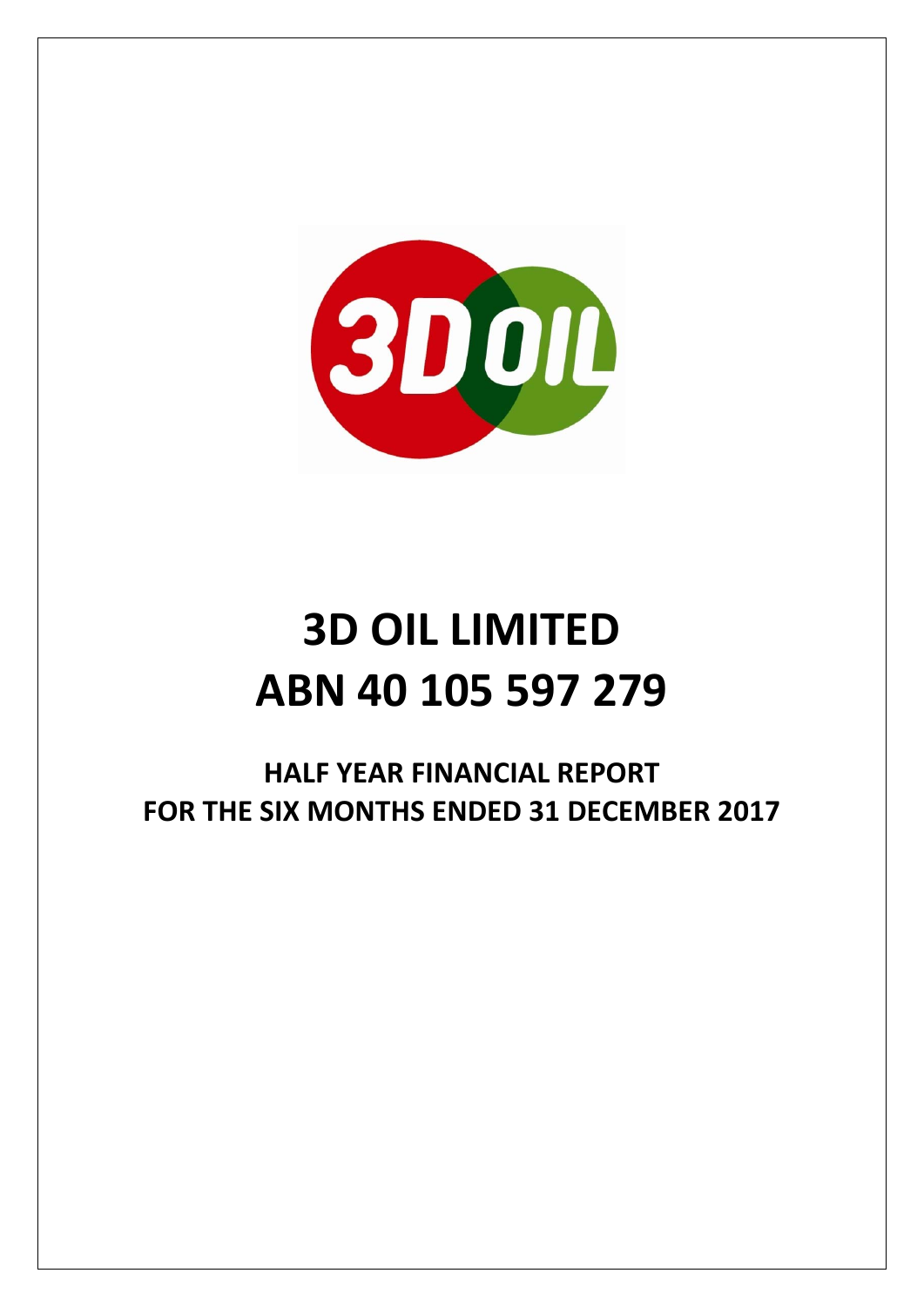#### **3D Oil Limited Contents 31 December 2017**

| Corporate directory                                                  | 2  |
|----------------------------------------------------------------------|----|
| Review of operations                                                 | 3  |
| Directors' report                                                    | 9  |
| Auditor's independence declaration                                   | 10 |
| Statement of profit or loss and other comprehensive income           | 11 |
| Statement of financial position                                      | 12 |
| Statement of changes in equity                                       | 13 |
| Statement of cash flows                                              | 14 |
| Notes to the financial statements                                    | 15 |
| Directors' declaration                                               | 20 |
| Independent auditor's review report to the members of 3D Oil Limited | 21 |
|                                                                      |    |

1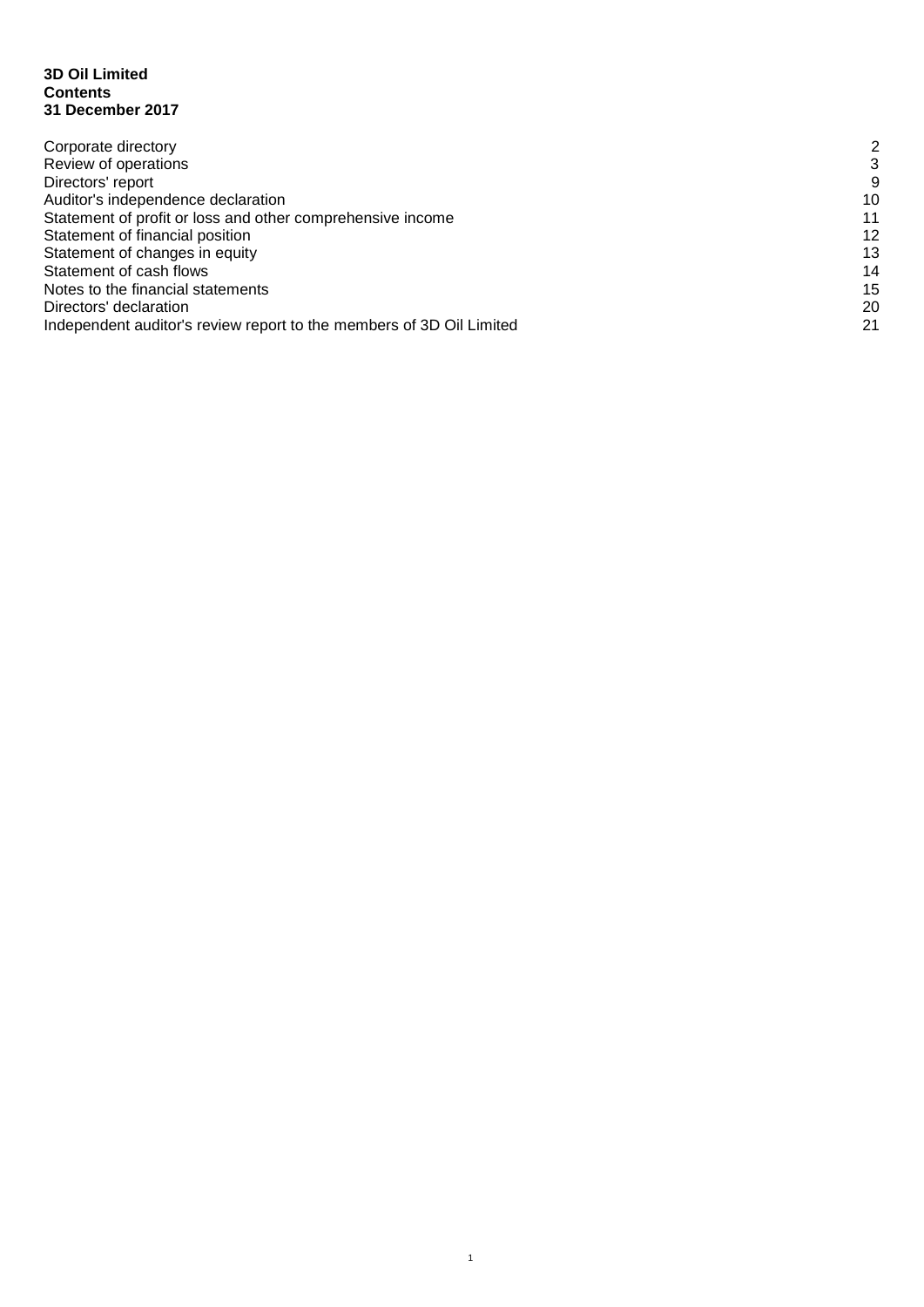#### **3D Oil Limited Corporate directory 31 December 2017**

| <b>Directors</b>            | Noel Newell (Executive Chairman)<br>Ian Tchacos (Non-Executive Director)<br>Leo De Maria (Non-Executive Director)       |
|-----------------------------|-------------------------------------------------------------------------------------------------------------------------|
| Company secretary           | Melanie Leydin                                                                                                          |
| Registered office           | Level 18, 41 Exhibition Street<br>Melbourne, VIC 3000<br>Telephone: (03) 9650 9866                                      |
| Principal place of business | Level 18, 41 Exhibition Street<br>Melbourne, VIC 3000                                                                   |
| Share register              | Computershare Investor Services Pty Ltd<br>452 Johnston Street<br>Abbotsford Victoria 3067<br>Telephone: (03) 9415 5000 |
| Auditor                     | <b>Grant Thornton Audit Pty Ltd</b><br>Collin Square Tower 1<br><b>727 Collins Street</b><br>Melbourne VIC 3008         |
| Solicitors                  | Baker & McKenzie<br>Level 19, 181 William Street<br>Melbourne Victoria 3000                                             |
| Stock exchange listing      | 3D Oil Limited shares are listed on the Australian Securities Exchange (ASX code:<br>TDO)                               |
| Website                     | www.3doil.com.au                                                                                                        |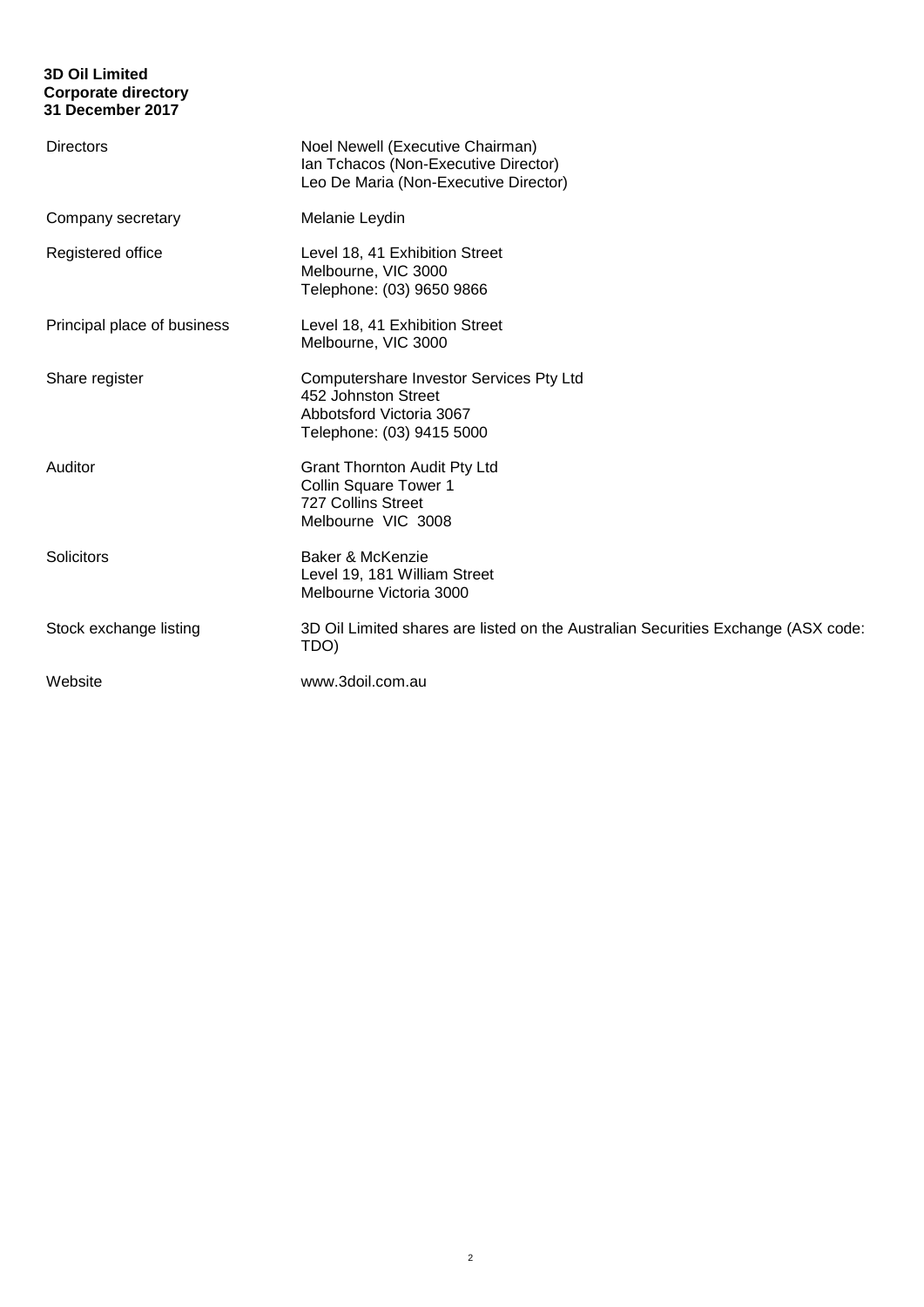#### **REVIEW OF OPERATIONS**

#### **Key Points**

- **T/49P: NOPTA approves application for variation to secondary work programme**
- **T/49P: Preparation for 3D seismic acquisition now underway**
- **T/49P: Engagement continues with a number of large international petroleum companies who have demonstrated interest in the permit**
- **VIC/P57: The Joint Venture is granted renewal of the permit for a further five years following the uncovering of a new gas prospect, Pointer.**
- **WA-527-P: New leads have been identified in this frontier permit proximal to the significant Roc and Phoenix South discoveries**

#### **Exploration**

#### *T/49P, Otway Basin, offshore Tasmania*

3D Oil Limited (ASX: TDO, "**TDO**") has a 100% interest in the T/49P exploration permit, which covers 4,960 km<sup>2</sup> of the strategic offshore Otway Basin. The permit is located adjacent to the producing Thylacine and Geographe gas fields (part of the Otway Gas Project, 95% owned by Beach Energy post the Lattice Energy acquisition). Production from the Otway Basin is supplied and sold into the Australian east coast domestic gas market.

Significant exploration work has been flagged within the area, with Beach Energy reporting in September 2017 that it is progressing towards FID for drilling Geographe-3, Thylacine North-1 and Thylacine West-1 wells as part of the FY19 integrated Otway campaign *(refer to the Lattice Energy acquisition presentation released 28 September 2017)*. The Thylacine field commenced production in 2008 via an offshore platform and subsea pipeline.

During the 6 months TDO made a formal request to the National Offshore Petroleum Titles Administrator ("**NOPTA**") to vary the secondary work programme for T/49P. This was in response to discussions with a number of potential farminees suggesting that swapping the Year 5 exploration well with the Year 6 seismic acquisition was a more logical exploration programme as it could provide a choice of multiple drilling prospects.

On 16 October 2017 NOPTA notified TDO that they had accepted the request and had varied the secondary work programme.

Prior to this, TDO updated the assessment of the Prospective Resources within T/49P as a result of ongoing permit wide technical studies.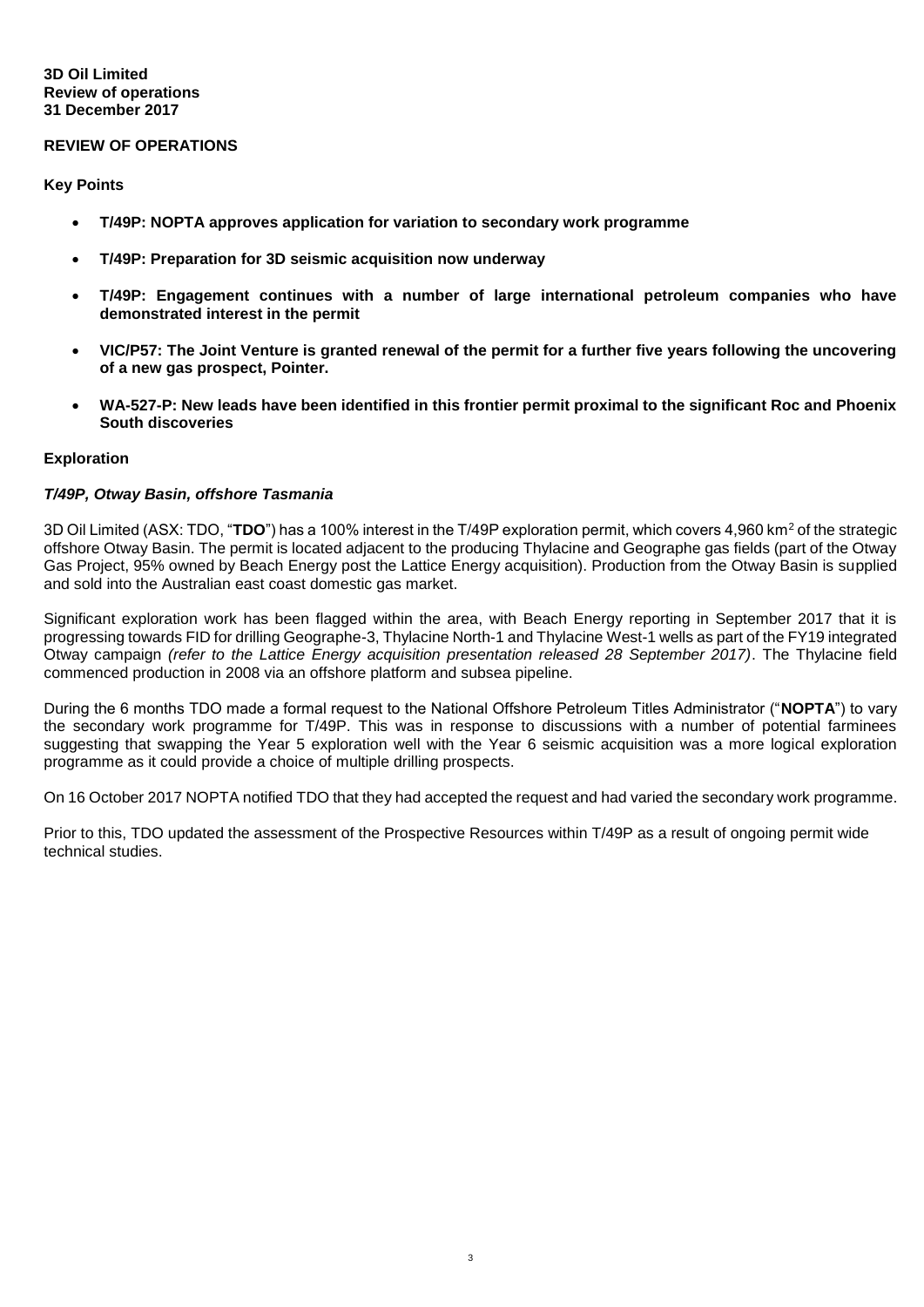

*Figure 1: Two-way time at Base Seal T/49P illustrating leads and the Flanagan Prospect*

*Table 1: T/49P Prospective Resource Estimate (TCF) Recoverable Gas*

| Location               | <b>Status</b> | Low  | Best  | High  |
|------------------------|---------------|------|-------|-------|
| Flanagan               | Prospect      | 0.53 | 1.34  | 2.74  |
| Munro (T/49P Part)     | Lead          | 0.04 | 0.19  | 0.57  |
| <b>Whistler Point</b>  | Lead          | 0.82 | 2.04  | 8.95  |
| <b>British Admiral</b> | Lead          | 0.37 | 1.03  | 4.45  |
| <b>Seal Rocks</b>      | Lead          | 0.95 | 4.64  | 10.64 |
| Harbinger              | Lead          | 0.33 | 0.79  | 1.43  |
| <b>T/49P Total</b>     |               | 3.04 | 10.03 | 28.77 |

4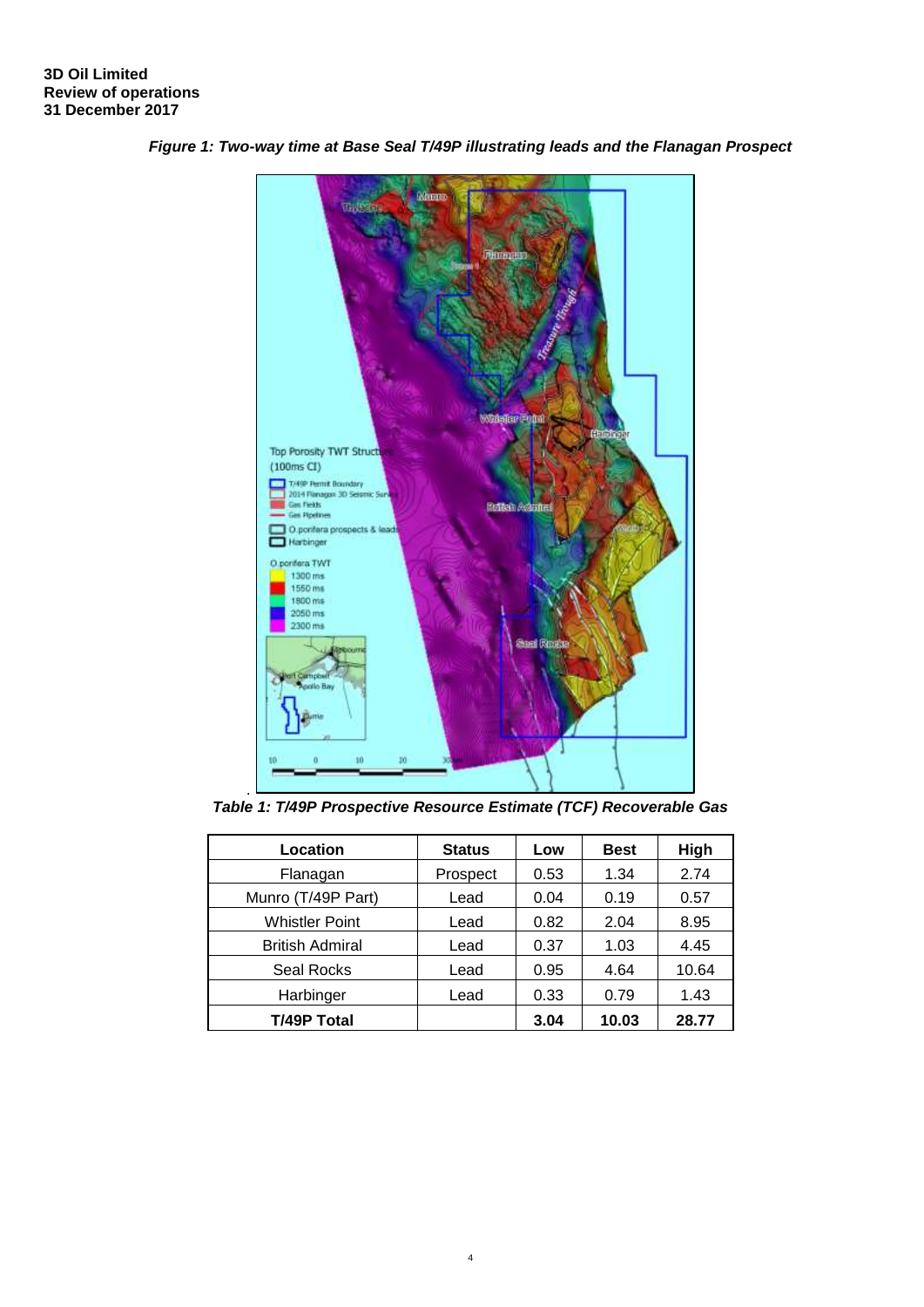| Location               | <b>Status</b> | Low   | <b>Best</b> | High   |
|------------------------|---------------|-------|-------------|--------|
| Flanagan               | Prospect      | 6.39  | 16.05       | 32.84  |
| Munro (T/49P Part)     | Lead          | 0.49  | 2.31        | 6.82   |
| <b>Whistler Point</b>  | Lead          | 9.85  | 24.47       | 107.35 |
| <b>British Admiral</b> | Lead          | 4.47  | 12.38       | 53.38  |
| <b>Seal Rocks</b>      | Lead          | 11.37 | 55.64       | 127.64 |
| <b>T/49P Total</b>     |               | 32.57 | 110.85      | 328.04 |

#### *Table 2: T/49P Prospective Resource Estimate (MMbbl) Recoverable Condensate*

During the last 6 months TDO also commenced preparation of the planned 3D seismic acquisition. Current planning anticipates that the acquisition may be conducted in late 2018 across the central and southern part of T/49P (100%-owned). As part of the preparation, 3D Oil has commenced the drafting of the environmental plan (EP) and established the design parameters for the acquisition.

The 3D seismic survey will target a series of significant leads across the central and southern portion of T/49P with the intention of maturing several of these to prospect status. 3D Oil intends to combine insight gleaned from the new data with that from existing seismic, to determine the location of the exploration well planned for the 2019 calendar year, subject to funding, and securing a suitable exploration partner.

One of the key leads to be targeted by the seismic program is the **Harbinger** Lead, supported by a Type III AVO anomaly, indicative of gas. Independent analysis has estimated that **Harbinger** contains 790 BCF of Prospective Resources; however, this analysis was constrained by broadly spaced, decade old 2D seismic data. The upcoming 3D seismic acquisition may allow 3D Oil to more definitively understand the size of the prospective gas resource and allow for accurate drill planning.

Another potential target for 3D seismic acquisition is the **Seal Rocks** lead, with a Best Estimate Prospective Resource of over 4 TCF. **Seal Rocks** is also constrained by widely spaced grid of 2D seismic and requires modern 3D data to asses more accurately.

#### *VIC/P57, Gippsland Basin, offshore Victoria*

TDO has a 24.9% interest in the VIC/P57 exploration permit in the offshore Gippsland Basin with our Joint Venture ("**JV**") partner Hibiscus Petroleum.

Following TDO's comprehensive prospectivity review of VIC/P57, as technical advisor, the JV submitted an application to renew the permit for early 2018. Renewal of the permit was granted by NOPTA on 7<sup>th</sup> March 2018.

The prospectivity review has resulted in the maturation of the Felix and Pointer prospects and some Top of Latrobe oil leads. The distribution of the leads and prospects identified throughout the evaluation are shown in Figure 2.

The aim of the review was to establish the near-term exploration strategy for the permit renewal term.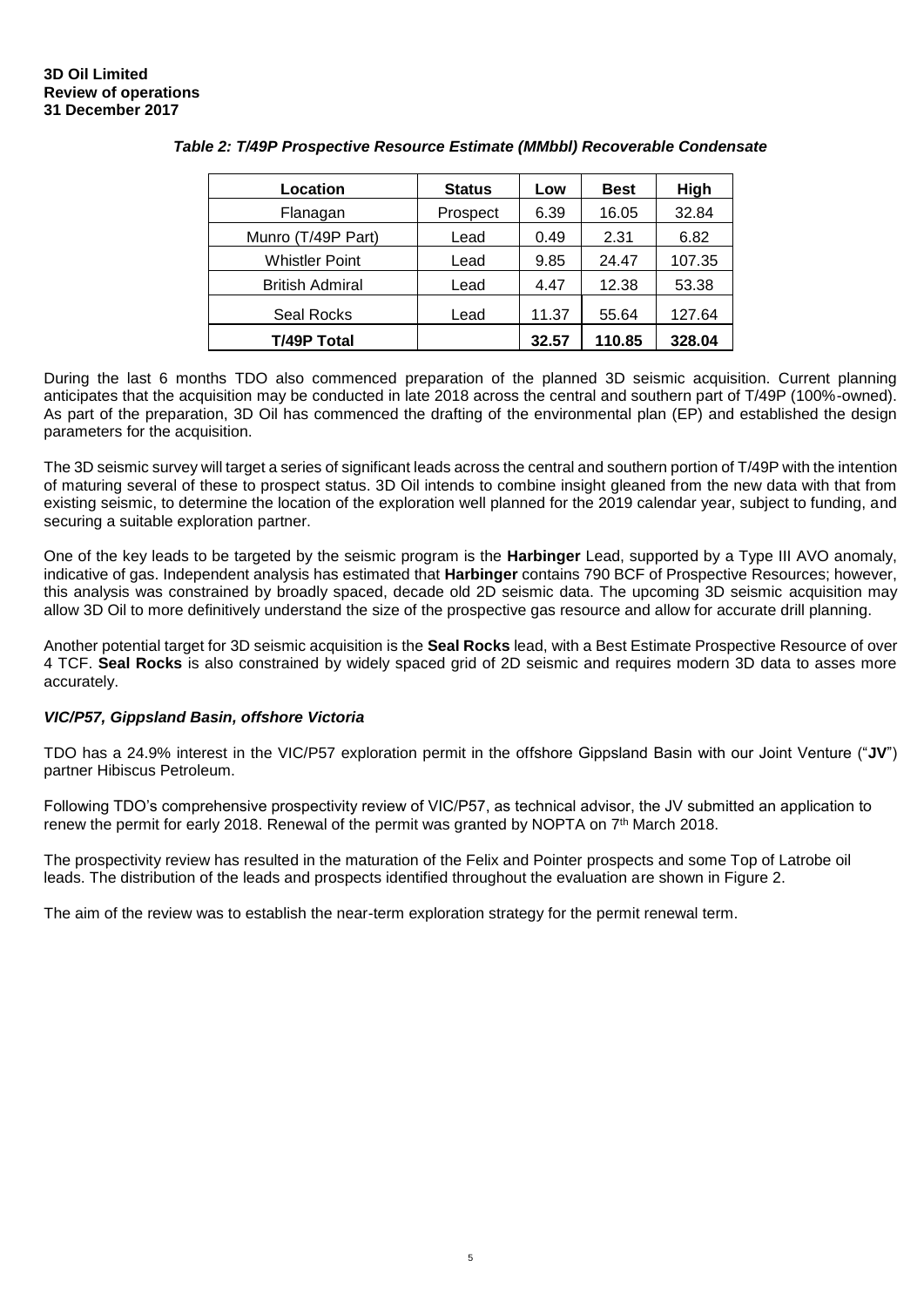

**Figure 2: Top Latrobe Depth**

The Felix Prospect presents as the lowest risk target with volumetric estimates conducted for the entire structure resulting in a Best Estimate Prospective Resource of 24MMbbls recoverable oil (16 MMbbls within VIC/P57). The Pointer Prospect has been determined as the lowest risk gas target, volumetric calculations conducted for the entire feature resulting in a Best Estimate Prospective Resource of 250Bcf recoverable gas (235 BCF within VIC/P57).

Volumetric estimates detailing the Prospective Resources for VIC/P57 area are shown in the Table 3 and Table 4. These estimates confirm that the permit holds significant value to the JV.

| Location             | <b>Status</b> | Low   | <b>Best</b> | <b>High</b> |
|----------------------|---------------|-------|-------------|-------------|
| Felix                | Prospect      | 6.84  | 15.94       | 26.94       |
| Salsa                | Lead          | 10.65 | 15.09       | 20.57       |
| <b>Nicholson</b>     | Lead          | 3.4   | 7.86        | 14.68       |
| Scooter              | Lead          | 0.54  | 1.24        | 2.27        |
| <b>VIC/P57 Total</b> |               | 21.43 | 40.13       | 64.46       |

| Table 3: VIC/P57 Prospective Resources Estimate (MMbbls) Recoverable Oil |  |
|--------------------------------------------------------------------------|--|
|                                                                          |  |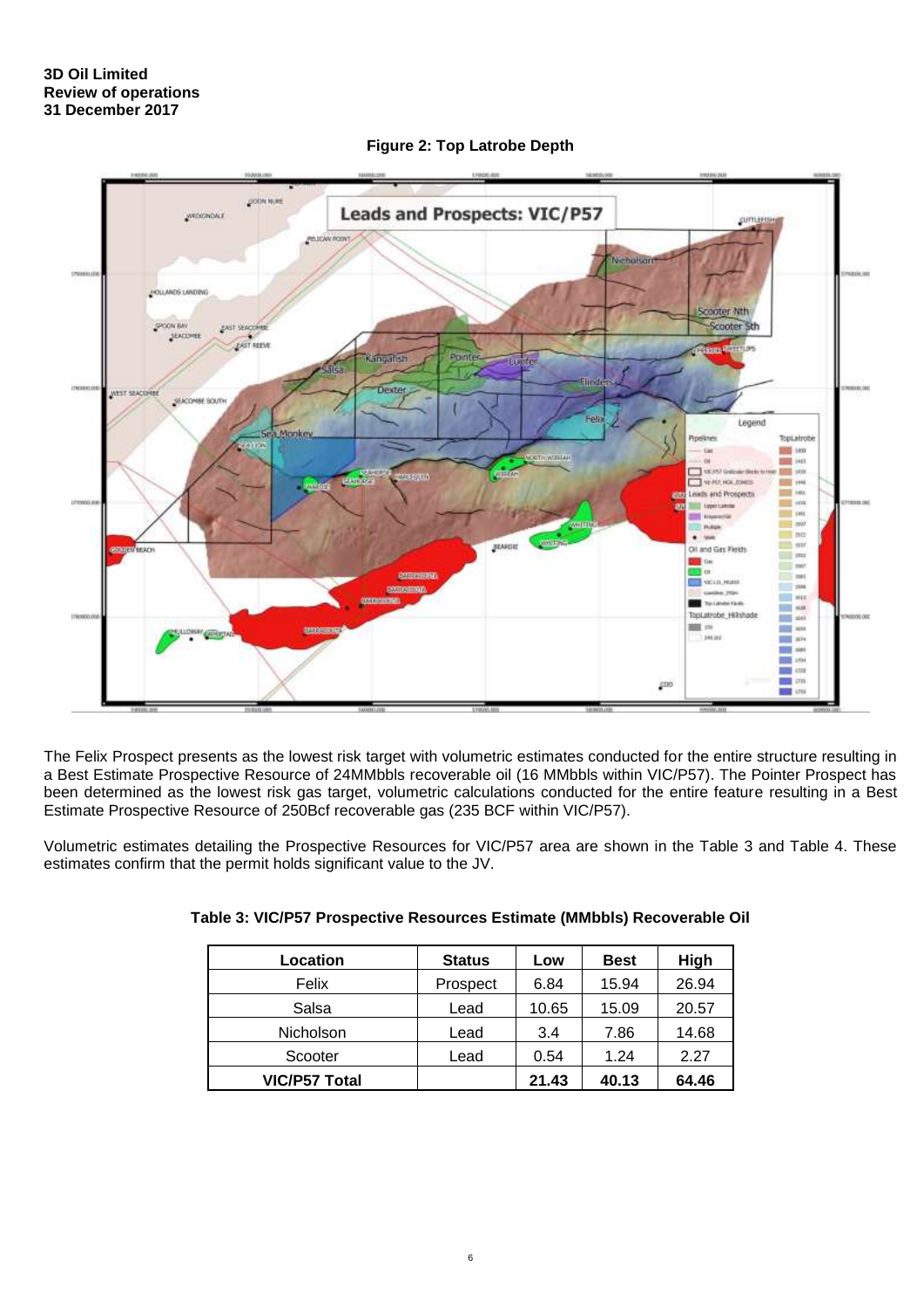| Location             | <b>Status</b> | Low    | <b>Best</b> | High   |
|----------------------|---------------|--------|-------------|--------|
| Pointer              | Prospect      | 140.1  | 235.26      | 364.91 |
| Dexter               | Lead          | 36.96  | 131.98      | 259.14 |
| <b>VIC/P57 Total</b> |               | 177.06 | 367.24      | 624.05 |

#### **Table 4: VIC/P57 Prospective Resource Estimate (Bcf) Recoverable Gas**

The work program in the primary term of the renewal period, the first 3 years, will be designed to de-risk and high grade the prospect inventory to ultimately mature prospects to drill-ready, while potentially detecting additional, previously overlooked gas targets.

#### *WA-527-P, Roebuck Basin, offshore Western Australia*

During the last 6 months 3D Oil continued to review the prospectivity of the 100% held WA-527-P permit with geophysical mapping and petroleum systems analysis. This review has so far resulted in uncovering an array of new leads previously not recognized during the gazettal period.

The analysis continues but, so far has revealed the strong possibility of a high potential petroleum play involving elements of both the Paleozoic and Mesozoic sections. A series of leads have been identified at multiple levels, so far all are considered prospective for oil. Some of these include atoll and pinnacle reef features within the Paleozoic while other include more traditional traps involving high quality reservoir sands within the Jurassic and Triassic.

WA-527-P is large, covering an area of over 6,500km<sup>2</sup> and is constrained by a sparse grid of open-file 2D seismic data. A frontier exploration province such as this provides a unique opportunity for TDO and a potential partner to add significant value to the area by acquiring modern and high quality geophysical data that will contribute critical insight to this potentially prolific hydrocarbon province.

TDO intends to open WA-527-P to the farm-out market in the coming months, at a time when the asset will be best placed to attract investors looking to take advantage of a recovering oil price.



#### **Figure 3: Roebuck Basin Location**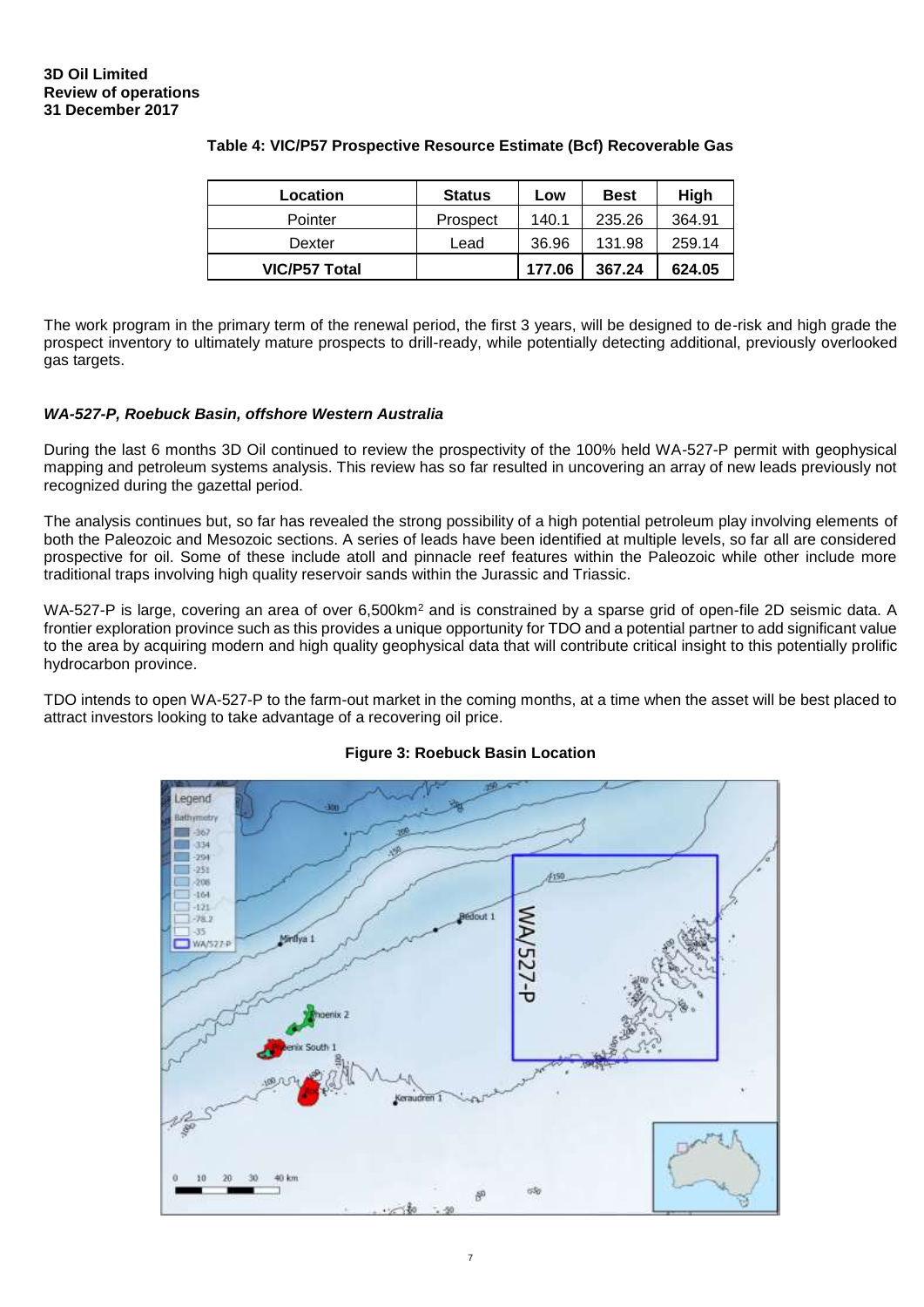#### **3D Oil Limited Review of operations 31 December 2017**

## **TDO Petroleum Tenement Holdings**

As at 31 December 2017, 3D Oil's petroleum tenement holdings were:

| <b>Tenement and Location</b>         | <b>Beneficial interest</b><br>at 30 June 2017 | <b>Beneficial interest</b><br>acquired / (disposed) | <b>Beneficial interest at</b><br>31 Dec 2017 |
|--------------------------------------|-----------------------------------------------|-----------------------------------------------------|----------------------------------------------|
| VIC/P57                              | 24.9%                                         | nil                                                 | 24.9%                                        |
| <b>Offshore Gippsland Basin, VIC</b> |                                               |                                                     |                                              |
| T/49P                                | 100%                                          | nil                                                 | 100%                                         |
| Offshore Otway Basin, TAS            |                                               |                                                     |                                              |
| <b>WA-527-P</b>                      | 100%                                          | nil                                                 | 100%                                         |
| <b>Offshore Roebuck Basin, WA</b>    |                                               |                                                     |                                              |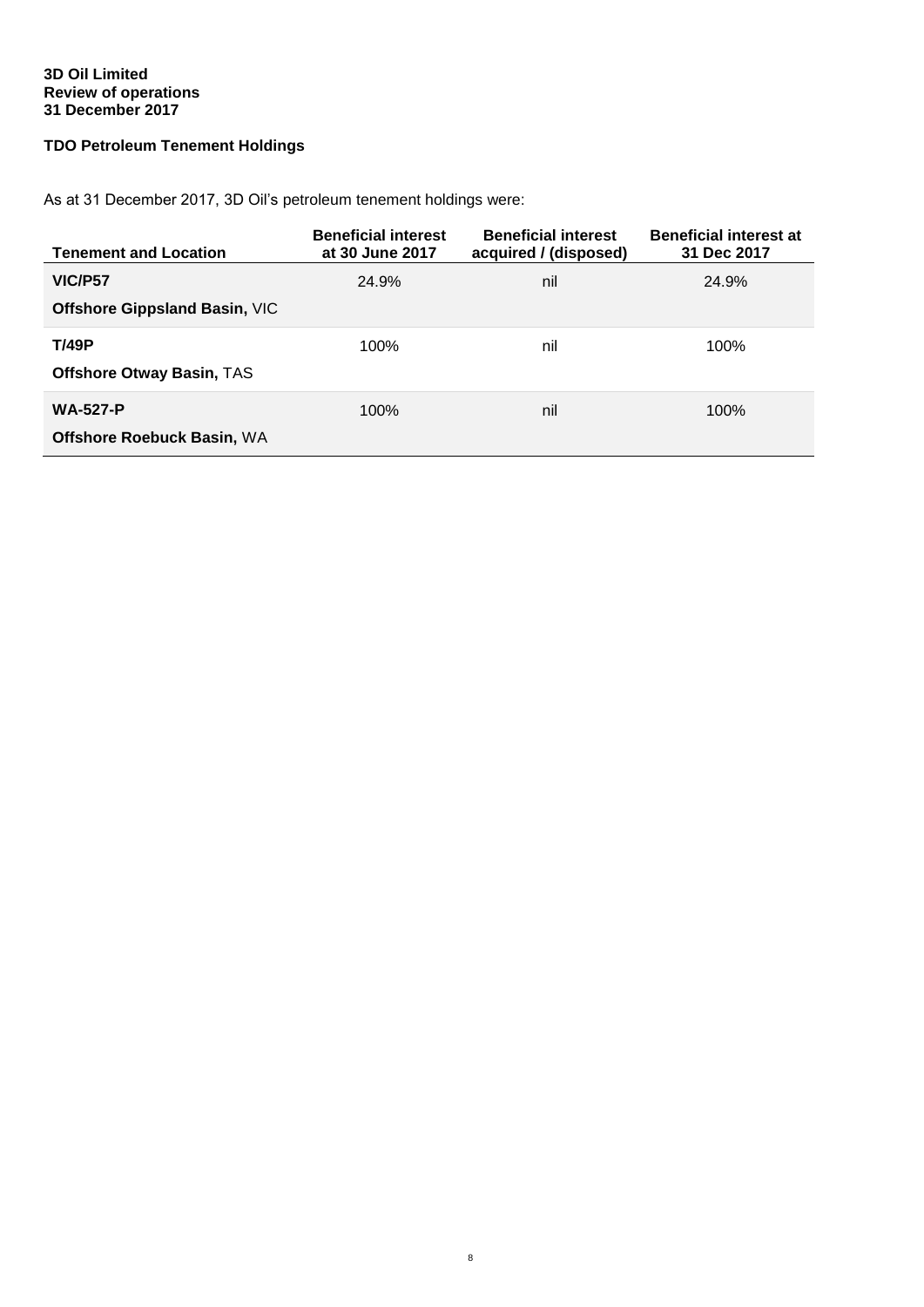#### **3D Oil Limited Directors' report 31 December 2017**

The directors present their report, together with the financial statements, on the consolidated entity (referred to hereafter as the 'consolidated entity') consisting of 3D Oil Limited (referred to hereafter as the 'company' or 'parent entity') and the entities it controlled at the end of, or during, the half-year ended 31 December 2017.

#### **Directors**

The following persons were directors of 3D Oil Limited during the whole of the financial half-year and up to the date of this report, unless otherwise stated:

Mr Noel Newell Mr Ian Tchacos Mr Leo De Maria

#### **Principal activities**

During the financial half-year the principal continuing activities of the consolidated entity consisted of exploration and development of upstream oil and gas assets.

#### **Review of operations**

The loss for the consolidated entity after providing for income tax amounted to \$585,091 (31 December 2016: \$684,542).

Refer to the detailed Review of Operations preceding this Directors' Report.

#### **Financial Position**

The net assets decreased by \$576,219 to \$10,599,830 at 31 December 2017 (30 June 2017: \$11,176,049). During the period the consolidated entity spent a net amount after reimbursements of \$188,860 on exploration and evaluation.

The consolidated entity's working capital position at 31 December 2017, being current assets less current liabilities, was \$794,110, a decrease of \$697,911 since 30 June 2017. The trade and other payables balance has also increased by \$13,855 to \$851,990 as at 31 December 2017 (30 June 2017: \$838,135).

Based on the above the Directors believe the Company is in a stable position to continue to pursue its current operations.

#### **Significant changes in the state of affairs**

There were no significant changes in the state of affairs of the consolidated entity during the financial half-year.

#### **Auditor's independence declaration**

A copy of the auditor's independence declaration as required under section 307C of the Corporations Act 2001 is set out immediately after this directors' report.

This report is made in accordance with a resolution of directors, pursuant to section 306(3)(a) of the Corporations Act 2001.

On behalf of the directors

 $Q$ 

Noel Newell Executive Chairman

8 March 2018 Melbourne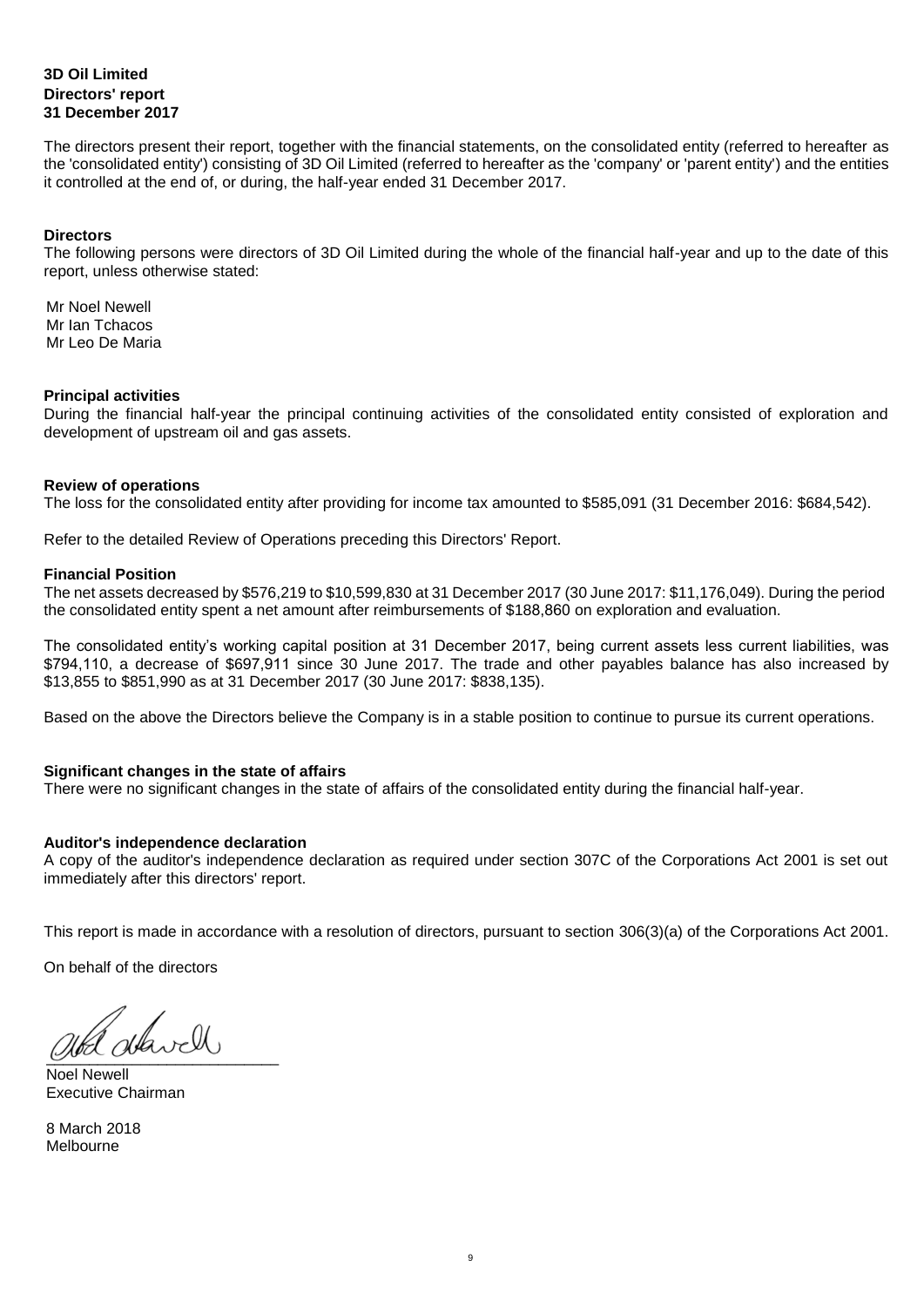

Collins Square, Tower 1 727 Collins Street Docklands Victoria 3008

Correspondence to: GPO Box 4736 Melbourne Victoria 3001

**T** +61 3 8320 2222 **F** +61 3 8320 2200 **E** info.vic@au.gt.com **W** www.grantthornton.com.au

# Auditor's Independence Declaration to the Directors of 3D Oil Limited

In accordance with the requirements of section 307C of the *Corporations Act 2001*, as lead auditor for the review of 3D Oil Limited for the half-year ended 31 December 2017. I declare that, to the best of my knowledge and belief, there have been:

- a No contraventions of the auditor independence requirements of the *Corporations Act 2001* in relation to the review; and
- b No contraventions of any applicable code of professional conduct in relation to the review.

Crust Alter

GRANT THORNTON AUDIT PTY LTD Chartered Accountants

B L Taylor Partner – Audit & Assurance

Melbourne, 8 March 2018

Grant Thornton Audit Pty Ltd ACN 130 913 594 a subsidiary or related entity of Grant Thornton Australia Ltd ABN 41 127 556 389

'Grant Thornton' refers to the brand under which the Grant Thornton member firms provide assurance, tax and advisory services to their clients and/or refers to one or more member firms, as the context requires. Grant Thornton Australia Ltd is a member firm of Grant Thornton International Ltd (GTIL). GTIL and the member firms are not a worldwide partnership. GTIL and each member firm is a separate legal entity. Services are delivered by the member firms. GTIL does not provide services to clients. GTIL and its member firms are not agents of, and do not obligate one another and<br>are not liable for one ano Australian subsidiaries and related entities. GTIL is not an Australian related entity to Grant Thornton Australia Limited.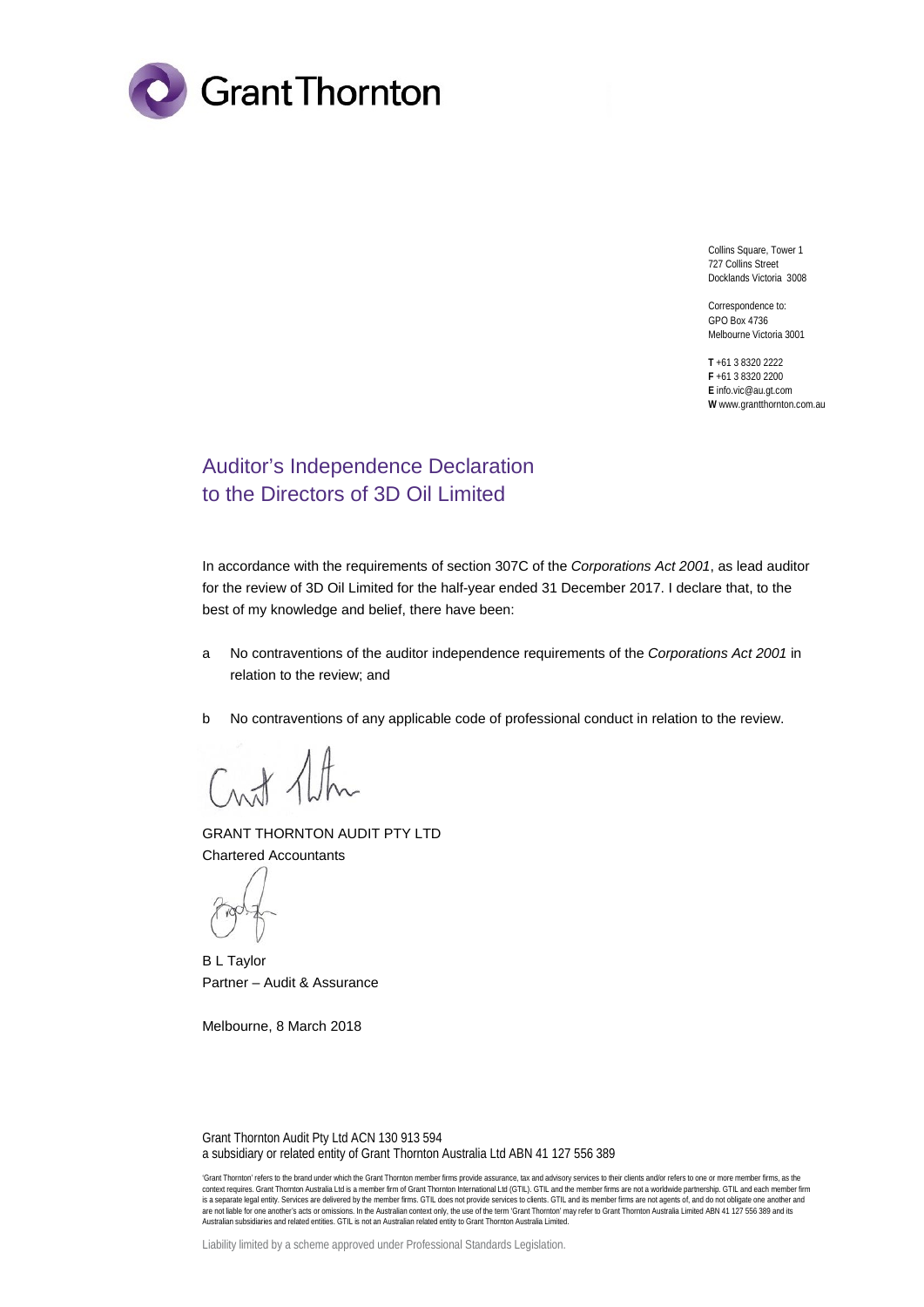#### **3D Oil Limited Statement of profit or loss and other comprehensive income For the half-year ended 31 December 2017**

|                                                                                                 | <b>Consolidated</b>                   |              |
|-------------------------------------------------------------------------------------------------|---------------------------------------|--------------|
|                                                                                                 | 31 December 31 December<br>2017<br>\$ | 2016<br>\$   |
| <b>Revenue</b>                                                                                  | 19,048                                | 6,270        |
| Other income                                                                                    |                                       | 68,195       |
| <b>Expenses</b>                                                                                 |                                       |              |
| Corporate expenses                                                                              | (135, 442)                            | (97, 536)    |
| Administrative expenses                                                                         | (33,928)                              | (39, 427)    |
| <b>Employment expenses</b>                                                                      | (295, 212)                            | (525, 565)   |
| Occupancy expenses                                                                              | (53, 924)                             | (44, 679)    |
| Depreciation and amortisation expense                                                           | (38, 320)                             | (42, 930)    |
| Exploration costs written off                                                                   | (38, 290)                             |              |
| Share based payments                                                                            | (8, 872)                              | (8,870)      |
| Foreign exchange loss                                                                           | (151)                                 |              |
| Loss before income tax expense                                                                  | (585,091)                             | (684, 542)   |
| Income tax expense                                                                              |                                       |              |
| Loss after income tax expense for the half-year attributable to the owners of 3D Oil<br>Limited | (585,091)                             | (684, 542)   |
| Other comprehensive income for the half-year, net of tax                                        |                                       |              |
| Total comprehensive income for the half-year attributable to the owners of 3D Oil<br>Limited    | (585,091)                             | (684, 542)   |
|                                                                                                 | <b>Cents</b>                          | <b>Cents</b> |
| Basic earnings per share                                                                        | (0.25)                                | (0.29)       |
| Diluted earnings per share                                                                      | (0.25)                                | (0.29)       |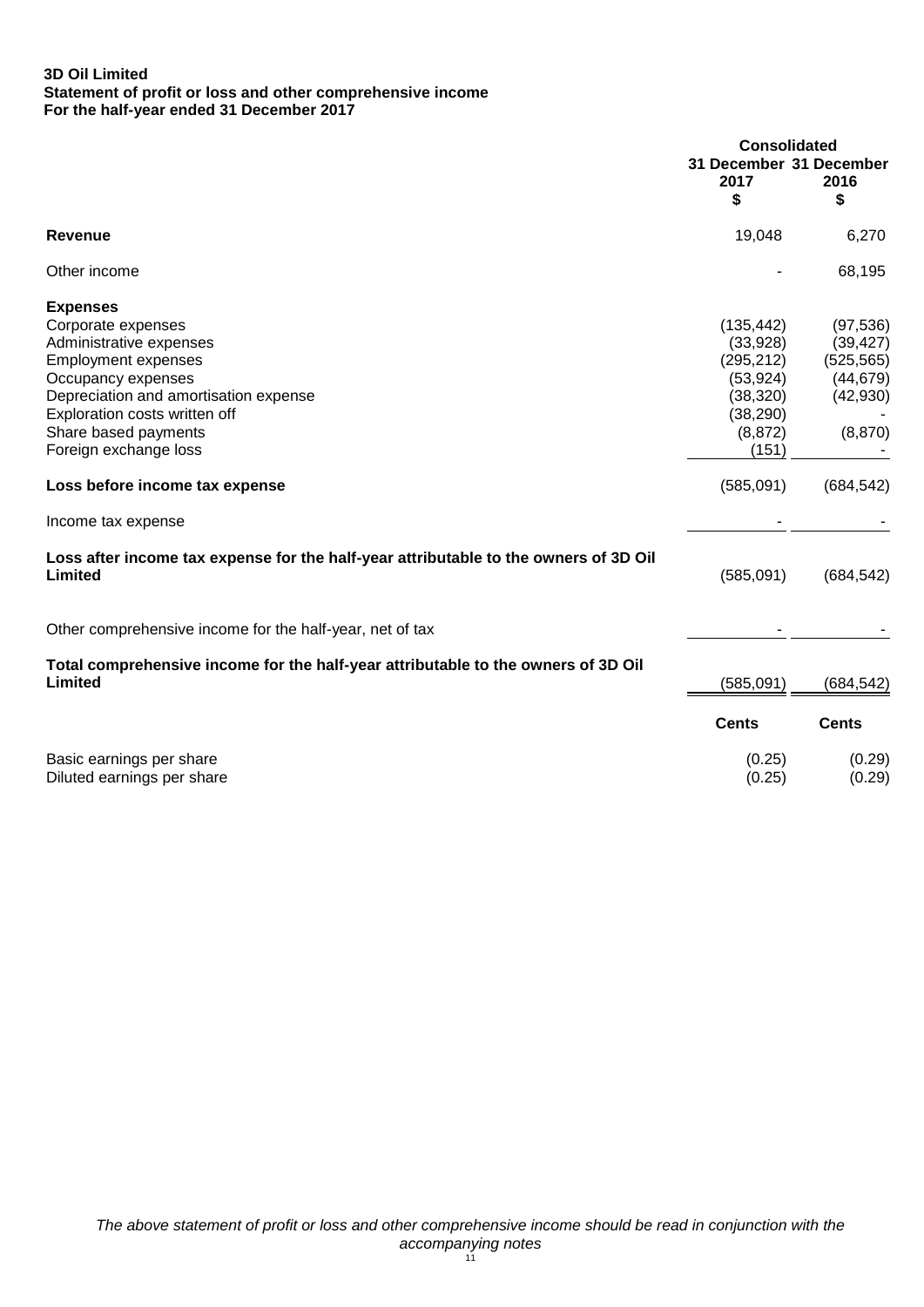#### **3D Oil Limited Statement of financial position As at 31 December 2017**

|                                  |                |              | <b>Consolidated</b> |
|----------------------------------|----------------|--------------|---------------------|
|                                  |                | 31 December  |                     |
|                                  | <b>Note</b>    | 2017         | 30 June 2017        |
|                                  |                | \$           | \$                  |
| <b>Assets</b>                    |                |              |                     |
| <b>Current assets</b>            |                |              |                     |
| Cash and cash equivalents        |                | 1,710,619    | 1,304,423           |
| Trade and other receivables      |                | 23,790       | 102,985             |
| Term deposits                    |                |              | 1,000,000           |
| Other                            |                | 18,826       | 23,467              |
| <b>Total current assets</b>      |                | 1,753,235    | 2,430,875           |
| <b>Non-current assets</b>        |                |              |                     |
| Property, plant and equipment    |                | 29,122       | 43,988              |
| Intangibles                      |                | 121,154      | 144,609             |
| Exploration and evaluation       | $\mathfrak{3}$ | 9,658,153    | 9,507,583           |
| Total non-current assets         |                | 9,808,429    | 9,696,180           |
|                                  |                |              |                     |
| <b>Total assets</b>              |                | 11,561,664   | 12,127,055          |
| <b>Liabilities</b>               |                |              |                     |
| <b>Current liabilities</b>       |                |              |                     |
| Trade and other payables         |                | 851,990      | 838,135             |
| Employee benefits                |                | 107,135      | 100,719             |
| <b>Total current liabilities</b> |                | 959,125      | 938,854             |
|                                  |                |              |                     |
| <b>Non-current liabilities</b>   |                |              |                     |
| Employee benefits                |                | 2,709        | 12,152              |
| Total non-current liabilities    |                | 2,709        | 12,152              |
| <b>Total liabilities</b>         |                | 961,834      | 951,006             |
|                                  |                |              |                     |
| <b>Net assets</b>                |                | 10,599,830   | 11,176,049          |
|                                  |                |              |                     |
| <b>Equity</b>                    |                |              |                     |
| <b>Issued capital</b>            |                | 52,657,366   | 52,657,366          |
| Reserves                         | $\overline{4}$ | 38,439       | 44,470              |
| <b>Accumulated losses</b>        |                | (42,095,975) | (41, 525, 787)      |
| <b>Total equity</b>              |                | 10,599,830   | 11,176,049          |
|                                  |                |              |                     |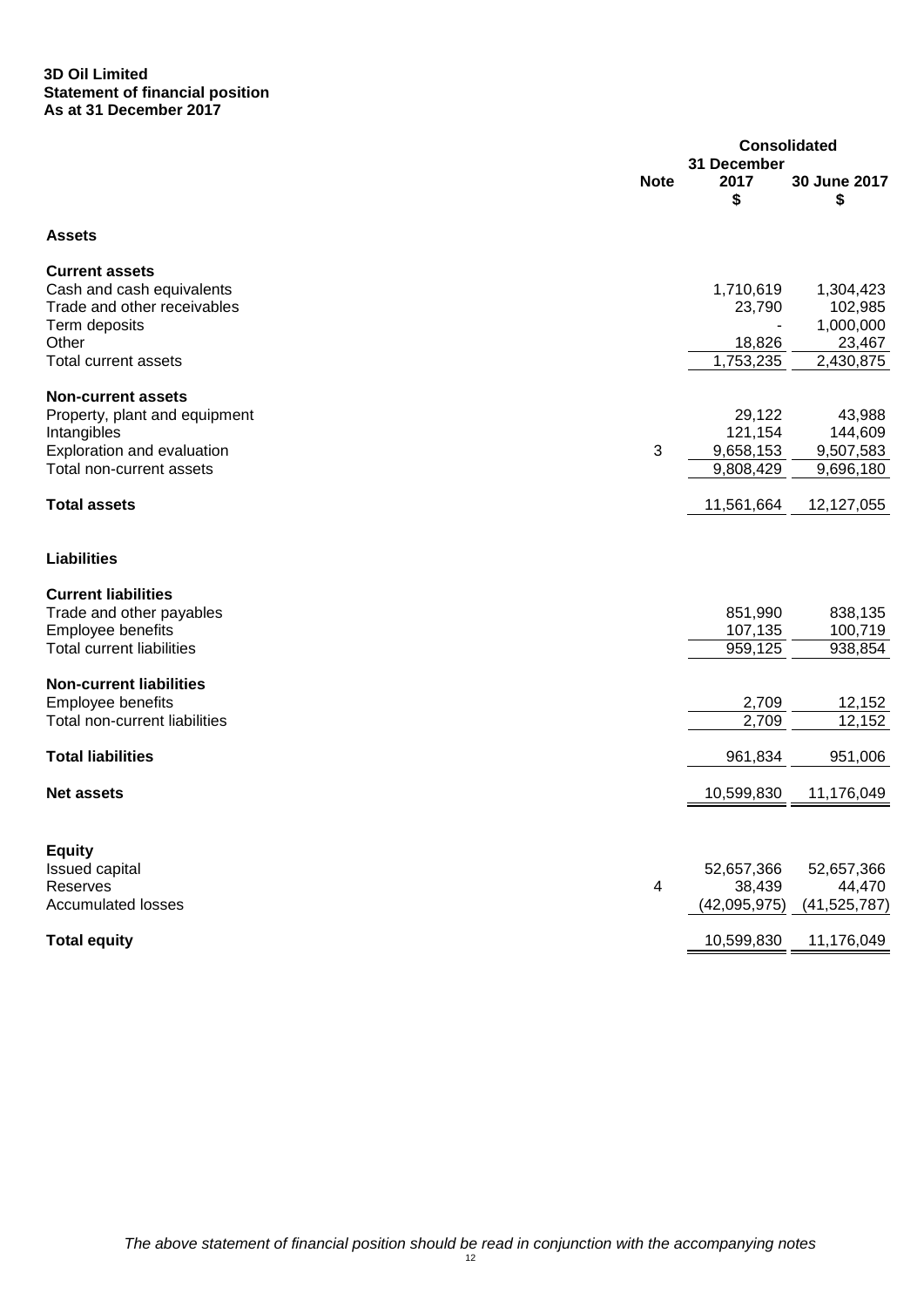#### **3D Oil Limited Statement of changes in equity For the half-year ended 31 December 2017**

| <b>Consolidated</b>                                                                                         | equity                       | <b>Contributed Accumulated</b><br><b>losses</b><br>\$ | <b>Reserves</b><br>5 | <b>Total equity</b> |
|-------------------------------------------------------------------------------------------------------------|------------------------------|-------------------------------------------------------|----------------------|---------------------|
| Balance at 1 July 2016                                                                                      | 52,657,366                   | (39, 725, 259)                                        | 66,178               | 12,998,285          |
| Loss after income tax expense for the half-year<br>Other comprehensive income for the half-year, net of tax |                              | (684, 542)                                            |                      | (684, 542)          |
| Total comprehensive income for the half-year                                                                |                              | (684, 542)                                            |                      | (684, 542)          |
| Share based payments                                                                                        |                              |                                                       | 8,870                | 8,870               |
| Balance at 31 December 2016                                                                                 | 52,657,366                   | (40, 409, 801)                                        | 75,048               | 12,322,613          |
| <b>Consolidated</b>                                                                                         | <b>Contributed</b><br>equity | Accumulated<br><b>losses</b><br>S                     | <b>Reserves</b><br>S | <b>Total equity</b> |
| Balance at 1 July 2017                                                                                      | 52,657,366                   | (41,525,787)                                          | 44,470               | 11,176,049          |
| Loss after income tax expense for the half-year<br>Other comprehensive income for the half-year, net of tax |                              | (585,091)                                             |                      | (585,091)           |
| Total comprehensive income for the half-year                                                                |                              | (585,091)                                             |                      | (585,091)           |
| Share based payments                                                                                        |                              |                                                       |                      |                     |
| Expiry of options                                                                                           |                              | 14,903                                                | 8,872<br>(14,903)    | 8,872               |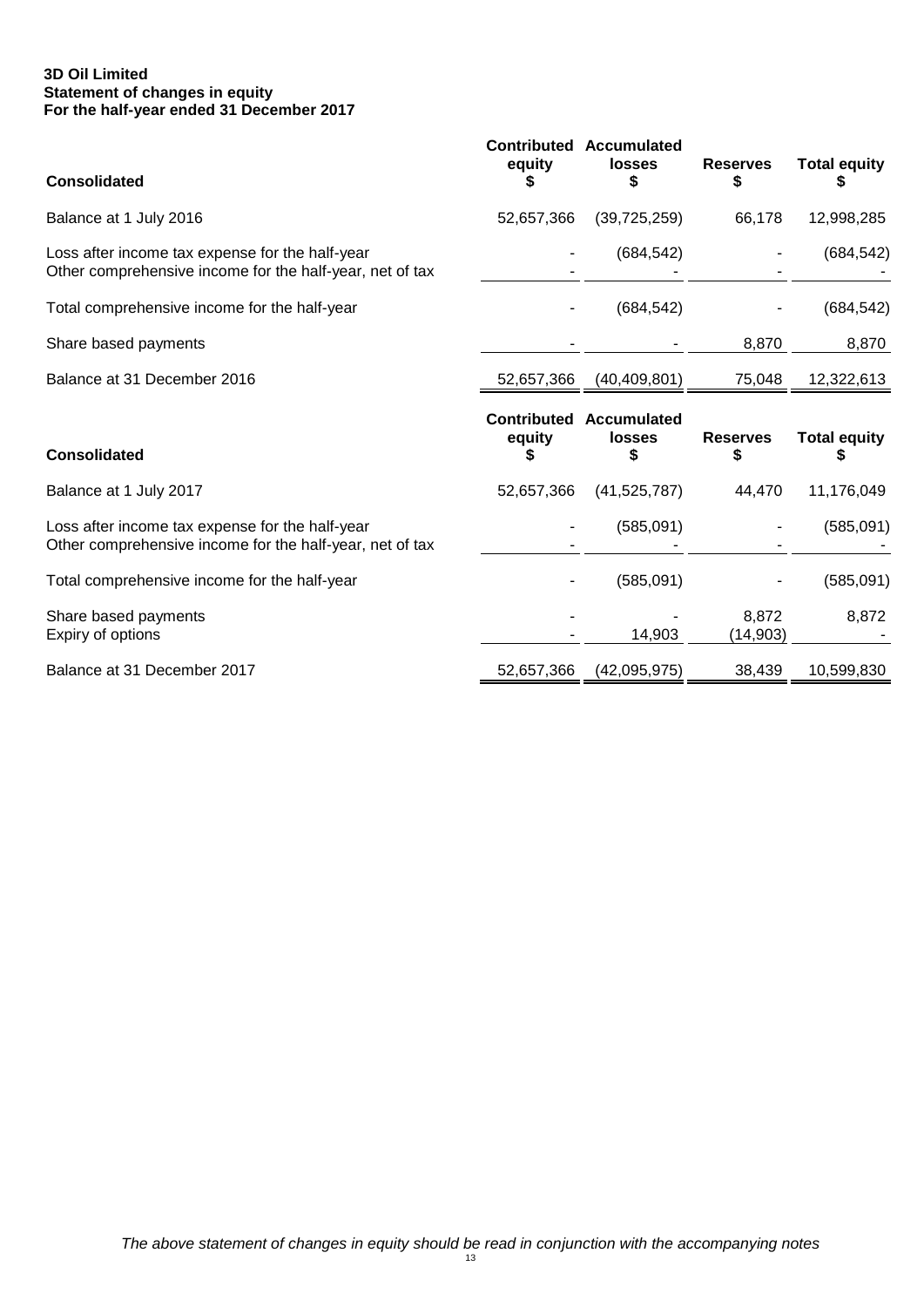#### **3D Oil Limited Statement of cash flows For the half-year ended 31 December 2017**

|                                                                                                                                                                                                | <b>Consolidated</b><br>31 December 31 December<br>2017<br>\$ | 2016<br>S                         |
|------------------------------------------------------------------------------------------------------------------------------------------------------------------------------------------------|--------------------------------------------------------------|-----------------------------------|
| Cash flows from operating activities<br>Payments to suppliers and employees<br>Interest received<br>Interest paid                                                                              | (423, 596)<br>18,652                                         | (602, 716)<br>6,279<br>(150)      |
| Net cash used in operating activities                                                                                                                                                          | (404, 944)                                                   | (596, 587)                        |
| Cash flows from investing activities<br>Payments for exploration and evaluation<br>Proceeds from release of security deposits                                                                  | (188, 860)<br>1,000,000                                      | (323, 132)                        |
| Net cash from/(used in) investing activities                                                                                                                                                   | 811,140                                                      | (323, 132)                        |
| Cash flows from financing activities                                                                                                                                                           |                                                              |                                   |
| Net cash from financing activities                                                                                                                                                             |                                                              |                                   |
| Net increase/(decrease) in cash and cash equivalents<br>Cash and cash equivalents at the beginning of the financial half-year<br>Effects of exchange rate changes on cash and cash equivalents | 406,196<br>1,304,423                                         | (919, 719)<br>4,012,719<br>68,205 |
| Cash and cash equivalents at the end of the financial half-year                                                                                                                                | 1,710,619                                                    | 3,161,205                         |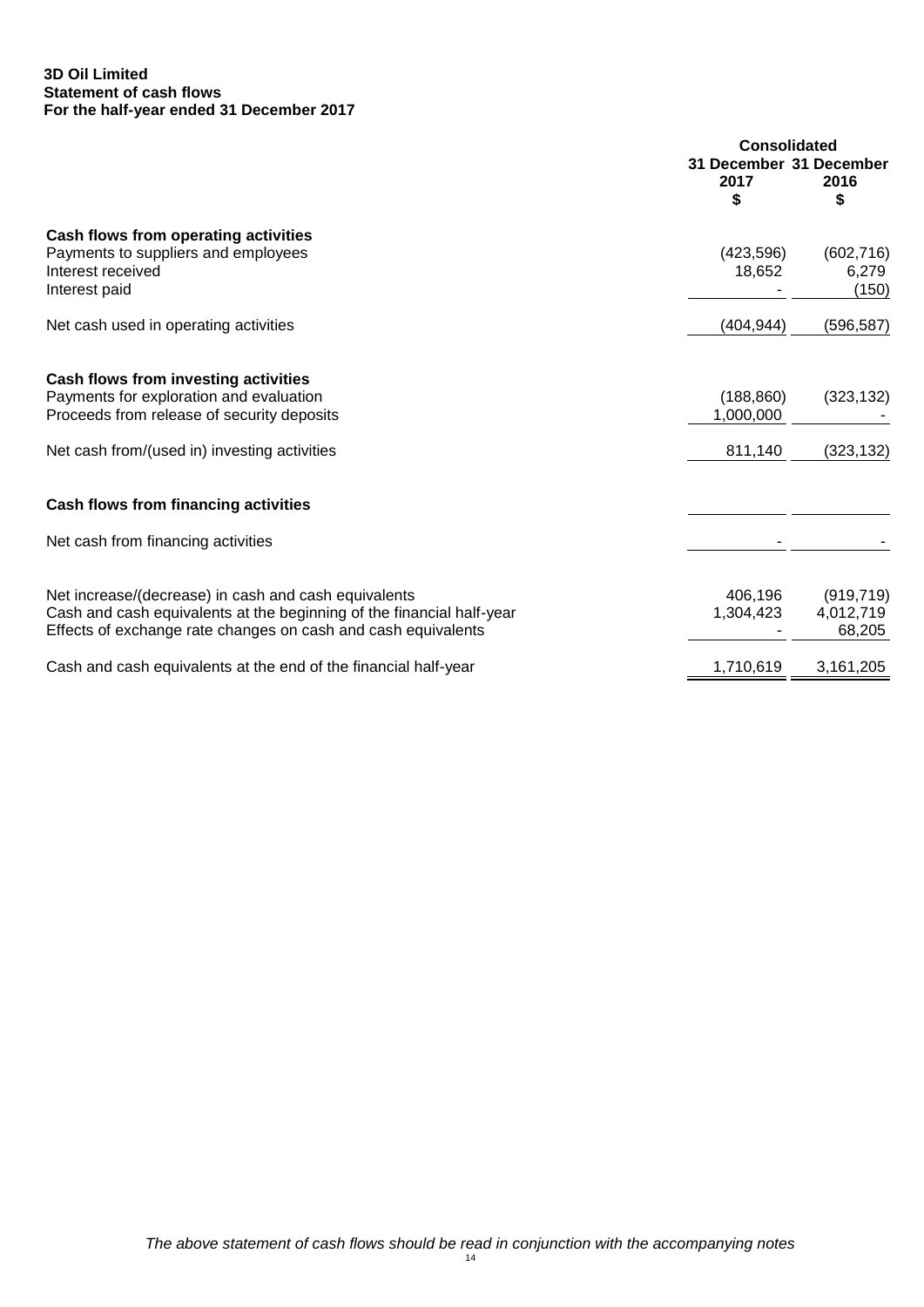#### **Note 1. Significant accounting policies**

These general purpose financial statements for the interim half-year reporting period ended 31 December 2017 have been prepared in accordance with Australian Accounting Standard AASB 134 'Interim Financial Reporting' and the Corporations Act 2001, as appropriate for for-profit oriented entities. Compliance with AASB 134 ensures compliance with International Financial Reporting Standard IAS 34 'Interim Financial Reporting'.

These general purpose financial statements do not include all the notes of the type normally included in annual financial statements. Accordingly, these financial statements are to be read in conjunction with the annual report for the year ended 30 June 2017 and any public announcements made by the company during the interim reporting period in accordance with the continuous disclosure requirements of the Corporations Act 2001.

The principal accounting policies adopted are consistent with those of the previous financial year and corresponding interim reporting period, unless otherwise stated.

#### **New or amended Accounting Standards and Interpretations adopted**

The consolidated entity has adopted all of the new or amended Accounting Standards and Interpretations issued by the Australian Accounting Standards Board ('AASB') that are mandatory for the current reporting period.

Any new or amended Accounting Standards or Interpretations that are not yet mandatory have not been early adopted.

#### **Note 2. Operating segments**

AASB 8 requires operating segments to be identified on the basis of internal reports about the components of the consolidated entity that are regularly reviewed by the chief decision maker in order to allocate resources to the segment and to assess its performance. 3D Oil Limited operates in the development of oil and gas within Australia. The consolidated entity's activities are therefore classified as one operating segment.

The chief decision makers, being the Board of Directors, assess the performance of the consolidated entity as a whole and as such through one segment.

#### **Note 3. Non-current assets - exploration and evaluation**

|                                      |           | <b>Consolidated</b><br>31 December |  |  |
|--------------------------------------|-----------|------------------------------------|--|--|
|                                      | 2017      | 30 June 2017                       |  |  |
| Exploration and evaluation - at cost | 9,658,153 | 9,507,583                          |  |  |

*Reconciliations*

Reconciliations of the written down values at the beginning and end of the current financial half-year are set out below:

| <b>Consolidated</b>         | Exploration &<br>Development | Total<br>\$ |
|-----------------------------|------------------------------|-------------|
| Balance at 1 July 2017      | 9,507,583                    | 9,507,583   |
| Additions                   | 188.860                      | 188,860     |
| Write off of assets         | (38, 290)                    | (38, 290)   |
| Balance at 31 December 2017 | 9,658,153                    | 9,658,153   |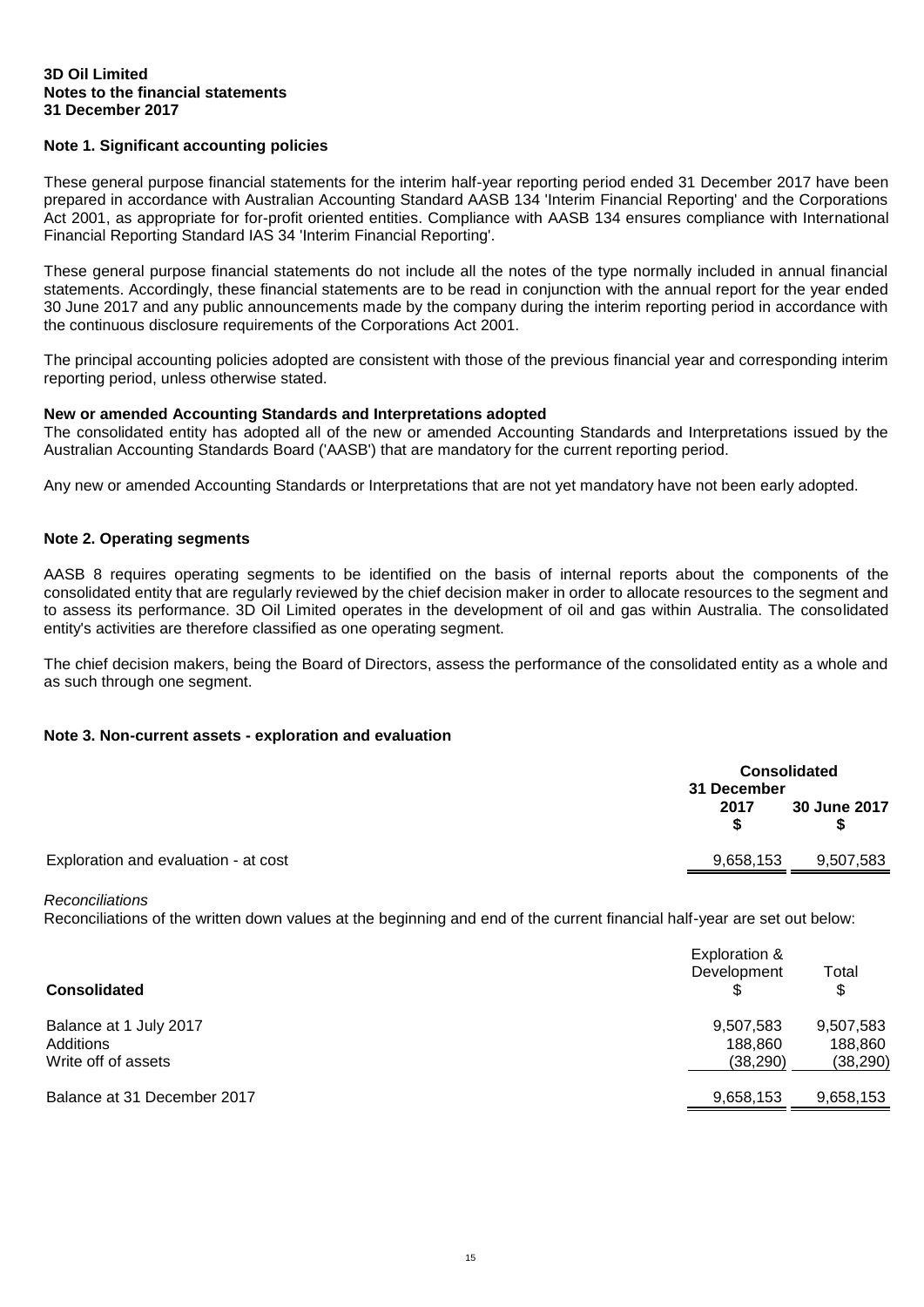#### **Note 3. Non-current assets - exploration and evaluation (continued)**

The exploration and evaluation assets relate to VIC/P57 offshore Gippsland Basin in Victoria, T/49P offshore Otway Basin in Tasmania and WA-527-P in Western Australia. The recoverability of the carrying amounts of the exploration and evaluation expenditure is dependent on the successful development and commercial exploitation, or alternatively the sale, of the respective areas of interest.

The Company has carried out an impairment review of the carrying amount of its exploration expenditure in relation to VIC/P57, T/49P and WA-527-P following the end of the financial half-year as at 31 December 2017.

#### *Farm-outs - exploration and evaluation phase*

The consolidated entity does not record any expenditure made by the farmee on its account. It also does not recognise any gain or loss on its exploration and evaluation farm-out arrangements, but redesignates any costs previously capitalised in relation to the whole interest as relating to the partial interest retained. Any cash consideration received directly from the farmee is credited against costs previously capitalised in relation to the whole interest with any excess accounted for by the farmor as a gain on disposal.

#### **Note 4. Equity - reserves**

|                              | <b>Consolidated</b><br>31 December |              |
|------------------------------|------------------------------------|--------------|
|                              | 2017                               | 30 June 2017 |
| Share-based payments reserve | 38,439                             | 44,470       |

#### *Share-based payments reserve*

The reserve is used to recognise the value of equity benefits provided to employees and directors as part of their remuneration, and other parties as part of their compensation for services.

#### *Movements in reserves*

Movements in each class of reserve during the current financial half-year are set out below:

| <b>Consolidated</b>         | Share based<br>payments | Total<br>\$ |
|-----------------------------|-------------------------|-------------|
| Balance at 1 July 2017      | 44.470                  | 44,470      |
| Share based payments        | 8.872                   | 8,872       |
| Expiry of options           | (14,903)                | (14,903)    |
| Balance at 31 December 2017 | 38,439                  | 38,439      |

#### **Note 5. Equity - dividends**

There were no dividends paid, recommended or declared during the current or previous financial half-year.

#### **Note 6. Contingent liabilities**

There were no contingent liabilities as at 31 December 2017.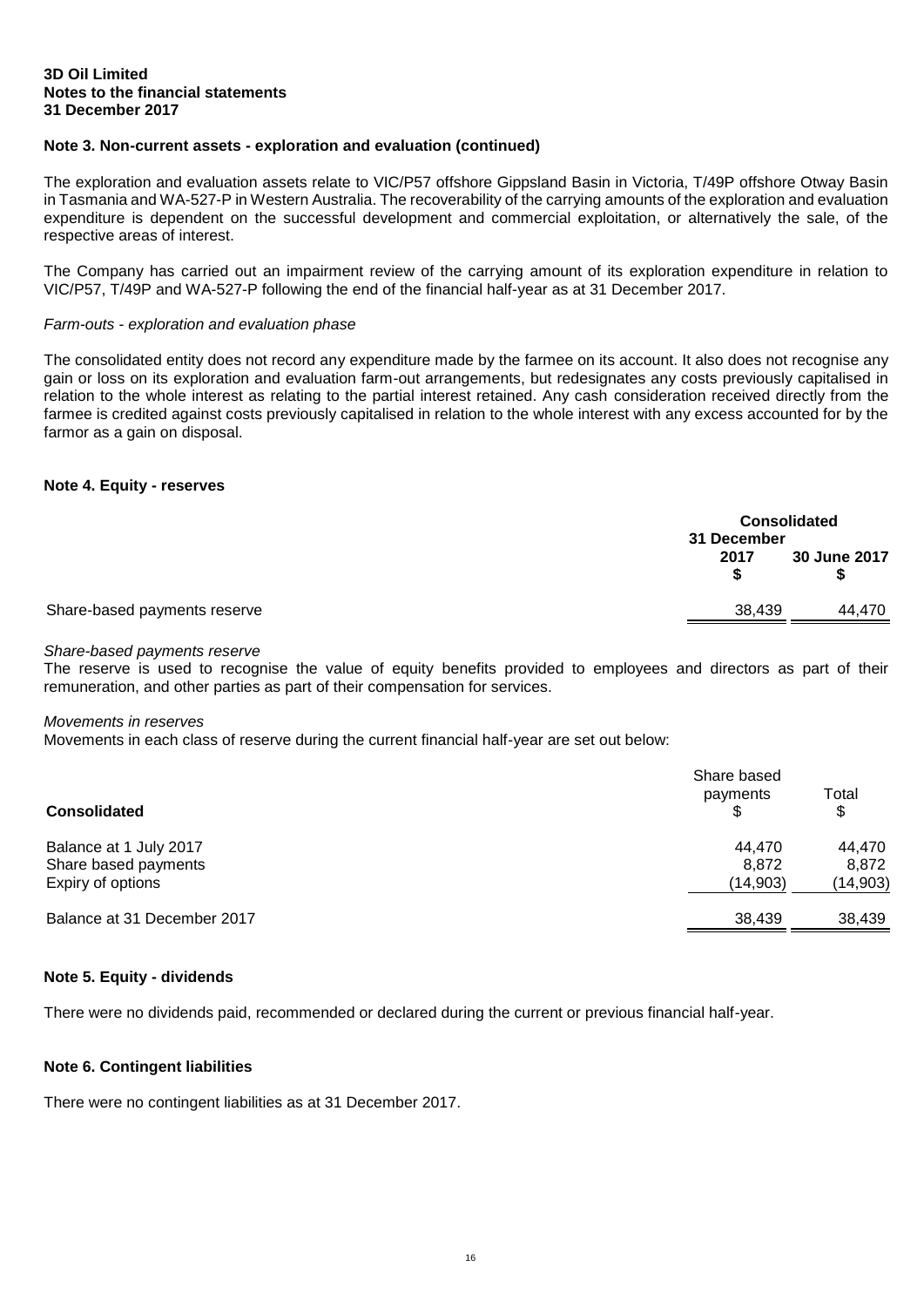#### **Note 7. Commitments**

|                                                                                                                                          | <b>Consolidated</b><br>31 December |                    |
|------------------------------------------------------------------------------------------------------------------------------------------|------------------------------------|--------------------|
|                                                                                                                                          | 2017<br>\$                         | 30 June 2017<br>\$ |
| <b>Operating Lease Commitments</b><br>Committed at the reporting date but not recognised as liabilities, payable:                        |                                    |                    |
| Within one year                                                                                                                          | 84.760                             | 88,445             |
| One to five years                                                                                                                        | 40.537                             | 81,075             |
|                                                                                                                                          | 125,297                            | 169,520            |
| <b>Exploration Licenses - Commitments for Expenditure</b><br>Committed at the reporting date but not recognised as liabilities, payable: |                                    |                    |
| Within one year                                                                                                                          | 83,333                             | 535,376            |
| One to five years                                                                                                                        | 4,160,000                          | 4,160,000          |
|                                                                                                                                          | 4,243,333                          | 4,695,376          |

In order to maintain current rights of tenure to exploration tenements, the consolidated entity is required to outlay rentals and to meet the minimum work requirements and associated indicative expenditure of the National Offshore Petroleum Titles Administrator ('NOPTA'). Minimum commitments may be subject to renegotiation and with approval may otherwise be avoided by sale, farm out or relinquishment. These obligations are therefore not provided for in the financial statements as payable.

During the previous financial year Beach Energy Ltd withdrew from its 30% interest in T/49P and this was assigned to 3D Oil for Nil consideration. As a result of this assignment 3D Oil's equity interest in T/49P increased from 70% to 100%. The Company is continuing with its international farm-out process to reduce exposure to risk and expenditure.

The Company has included its commitments for indicative expenditure in the above note partly relating to Exploration Permit T/49P up to year 4 as outlined in the permit documentation. Commitments from year 5 onwards are confirmed on a year-byyear basis dependent on the Company agreeing to proceed. If the Company was to proceed beyond year 4 in relation to T/49P, the current indicative expenditure commitment for Years 5-6 is currently gross \$30 million and this would be occurring in 2018-2020 years.

In relation to VIC/P57, the joint venture applied to NOPTA in September 2017 for a further 5 year tenure. The program includes minor but, high impact and carefully designed work commitments including state-of-the-art reprocessing of the 3D seismic data covering the permit. Renewal of the permit was granted by NOPTA on 7 March 2018 for a further five years.

During the previous financial year the Company was awarded a new exploration permit, WA-527-P in the Roebuck Basin of Western Australia. The Company has included its commitments for indicative expenditure in the above note relating to WA-527-P up to year 4. Commitments from year 5 onwards are confirmed on a year-by-year basis dependent on the Company agreeing to proceed. If the Company was to proceed beyond year 5 in relation to WA-527-P, the current indicative expenditure commitment for Years 5-6 is currently gross \$30.5 million and this would be occurring in 2022-2023 years.

#### **Note 8. Events after the reporting period**

No matter or circumstance has arisen since 31 December 2017 that has significantly affected, or may significantly affect the consolidated entity's operations, the results of those operations, or the consolidated entity's state of affairs in future financial years.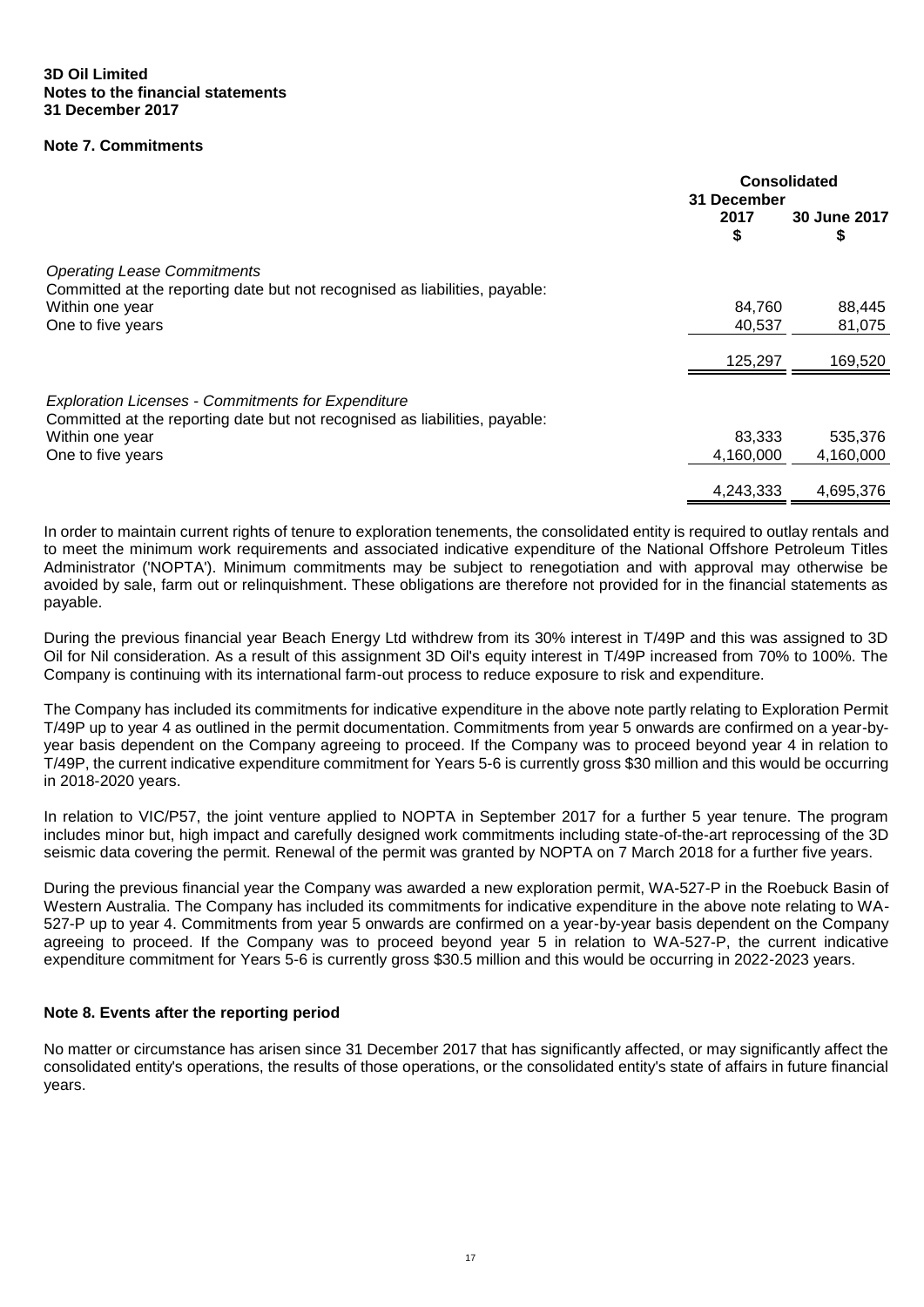#### **Note 9. Earnings per share**

|                                                                                           | <b>Consolidated</b><br>31 December 31 December<br>2017<br>2016<br>\$<br>\$ |                  |  |
|-------------------------------------------------------------------------------------------|----------------------------------------------------------------------------|------------------|--|
| Loss after income tax attributable to the owners of 3D Oil Limited                        | (585, 091)                                                                 | (684, 542)       |  |
|                                                                                           | <b>Number</b>                                                              | <b>Number</b>    |  |
| Weighted average number of ordinary shares used in calculating basic earnings per share   | 237,523,000                                                                | 237,523,000      |  |
| Weighted average number of ordinary shares used in calculating diluted earnings per share | 237,523,000                                                                | 237,523,000      |  |
|                                                                                           | <b>Cents</b>                                                               | <b>Cents</b>     |  |
| Basic earnings per share<br>Diluted earnings per share                                    | (0.25)<br>(0.25)                                                           | (0.29)<br>(0.29) |  |

The rights to options held by option holders have not been included in the weighted average number of ordinary shares for the purposes of calculating diluted EPS for the current financial half-year as they do not meet the requirements for inclusion in AASB 133 "Earnings per Share". The rights to options are non-dilutive as the consolidated entity is loss generating.

#### **Note 10. Share-based payments**

During the period the Company issued unlisted share options to employees under an Employee Share Option Plan ('ESOP'). The purpose of the ESOP is to provide Eligible Employees with an incentive to remain with the Company and to improve the longer-term performance of the Company and its return to shareholders.

The Company also issued unlisted share options to employees pursuant to employment agreements with executives.

Set out below are summaries of options granted under the plan:

31 December 2017

|                     |             | Exercise | Balance at<br>the start of |         |           | Expired/<br>forfeited/ | Balance at<br>the end of |
|---------------------|-------------|----------|----------------------------|---------|-----------|------------------------|--------------------------|
| Grant date          | Expiry date | price    | the half-year              | Granted | Exercised | other                  | the half-year            |
| 23/07/2014          | 30/11/2017  | \$0.08   | 400,000                    |         |           | (400,000)              |                          |
|                     |             |          | 400,000                    |         |           | (400,000)              |                          |
| 31 December<br>2016 |             |          |                            |         |           |                        |                          |
|                     |             | Exercise | Balance at<br>the start of |         |           | Expired/<br>forfeited/ | Balance at<br>the end of |
| Grant date          | Expiry date | price    | the half-year              | Granted | Exercised | other                  | the half-year            |
| 02/09/2013          | 30/11/2016  | \$0.11   | 300,000                    |         |           | (300,000)              |                          |
| 06/12/2013          | 29/11/2016  | \$0.12   | 250,000                    |         |           | (250,000)              |                          |
| 23/07/2014          | 30/11/2017  | \$0.08   | 400,000                    |         |           |                        | 400,000                  |
|                     |             |          | 950,000                    |         |           | (550,000)              | 400,000                  |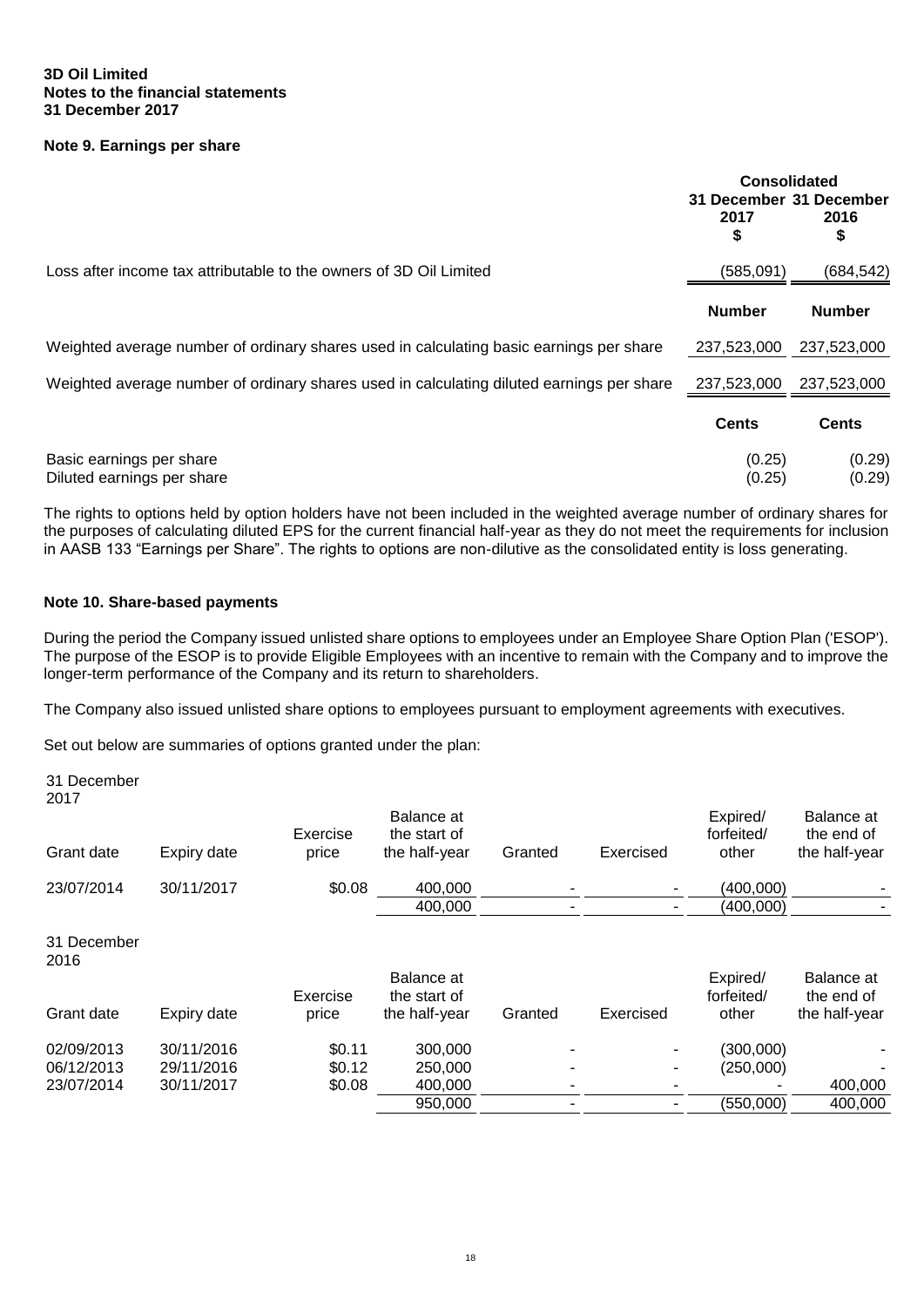### **Note 10. Share-based payments (continued)**

Set out below are summaries of performance rights granted under the plan:

| Expiry date | Exercise<br>price | Balance at<br>the start of<br>the half-year | Granted                  | Exercised | Expired/<br>forfeited/<br>other | Balance at<br>the end of<br>the half-year |
|-------------|-------------------|---------------------------------------------|--------------------------|-----------|---------------------------------|-------------------------------------------|
| 23/11/2018  | \$0.00            | 1,496,000                                   | ۰                        |           |                                 | 1,496,000                                 |
|             |                   |                                             | ۰                        |           |                                 | 611,000                                   |
|             |                   | 2,107,000                                   | $\overline{\phantom{0}}$ |           | ۰.                              | 2,107,000                                 |
|             |                   |                                             |                          |           |                                 |                                           |
|             | Exercise          | Balance at<br>the start of                  |                          |           | Expired/                        | Balance at<br>the end of                  |
| Expiry date | price             | the half-year                               | Granted                  | Exercised | other                           | the half-year                             |
| 23/11/2018  | \$0.00            | 1,496,000                                   |                          |           |                                 | 1,496,000                                 |
| 23/12/2018  | \$0.00            | 611,000                                     | ۰                        |           |                                 | 611,000                                   |
|             |                   | 2,107,000                                   |                          |           |                                 | 2,107,000                                 |
|             | 23/12/2018        | \$0.00                                      | 611,000                  |           |                                 | forfeited/                                |

Set out below are the performance rights exercisable at the end of the financial half-year:

| Grant date               | Expiry date              | 2017<br>Number       | 31 December 31 December<br>2016<br>Number |
|--------------------------|--------------------------|----------------------|-------------------------------------------|
| 24/11/2015<br>24/12/2015 | 23/11/2018<br>23/12/2018 | 1,496,000<br>611.000 | 1,496,000<br>611,000                      |
|                          |                          | 2,107,000            | 2,107,000                                 |

The weighted average remaining contractual life of performance rights outstanding at the end of the financial half-year was 0.92 years.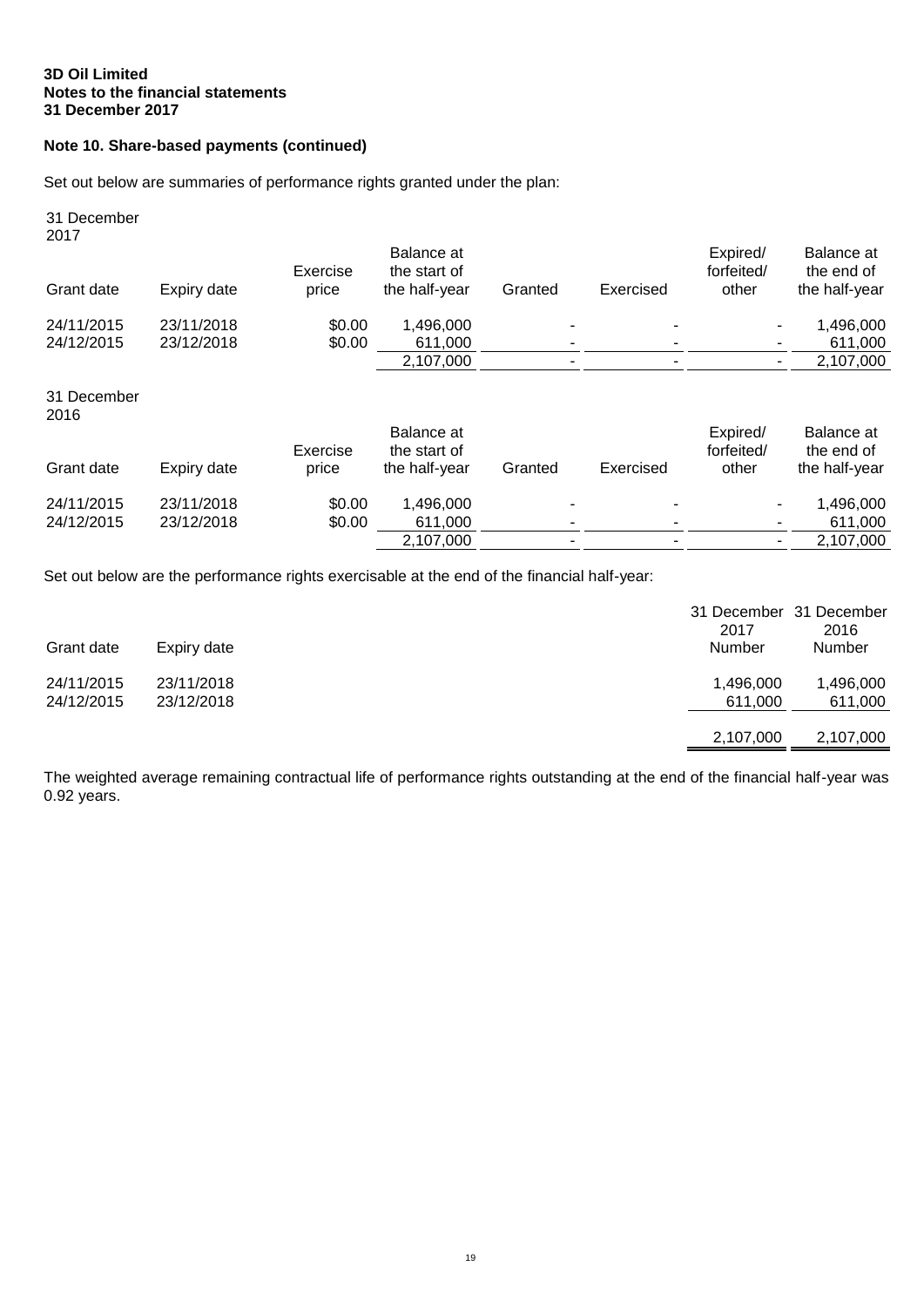#### **3D Oil Limited Directors' declaration 31 December 2017**

In the directors' opinion:

- the attached financial statements and notes comply with the Corporations Act 2001, Australian Accounting Standard AASB 134 'Interim Financial Reporting', the Corporations Regulations 2001 and other mandatory professional reporting requirements;
- the attached financial statements and notes give a true and fair view of the consolidated entity's financial position as at 31 December 2017 and of its performance for the financial half-year ended on that date; and
- there are reasonable grounds to believe that the company will be able to pay its debts as and when they become due and payable.

Signed in accordance with a resolution of directors made pursuant to section 303(5)(a) of the Corporations Act 2001.

On behalf of the directors

 $Q$ 

Noel Newell Executive Chairman

8 March 2018 Melbourne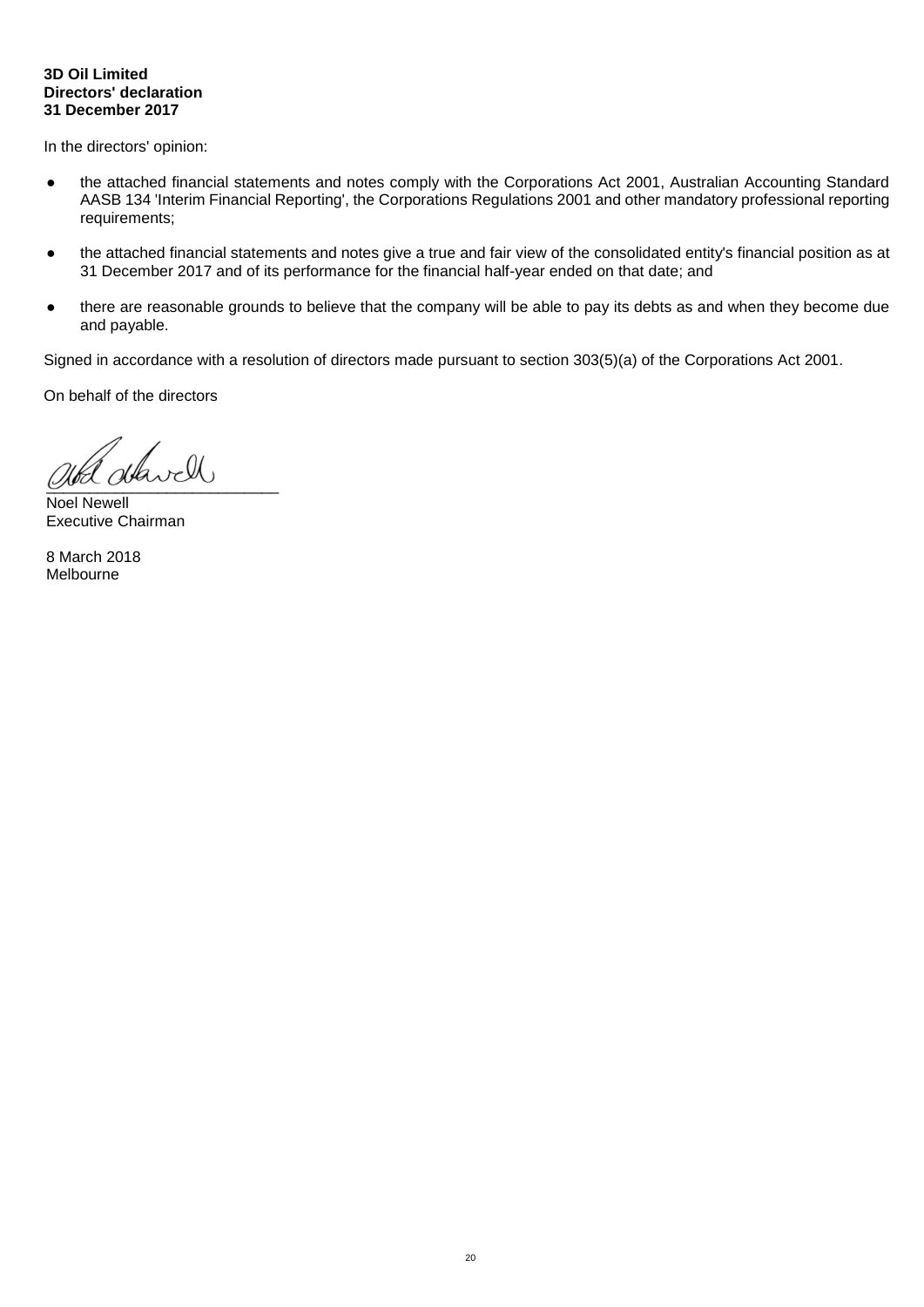

Collins Square, Tower 1 727 Collins Street Docklands Victoria 3008

Correspondence to: GPO Box 4736 Melbourne Victoria 3001

**T** +61 3 8320 2222 **F** +61 3 8320 2200 **E** info.vic@au.gt.com **W** www.grantthornton.com.au

## Independent Auditor's Review Report to the Members of 3D Oil Limited

#### Report on the Half Year Financial Report

#### **Conclusion**

We have reviewed the accompanying half year financial report of 3D Oil Limited (the Company) and its subsidiaries (the Group), which comprises the consolidated statement of financial position as at 31 December 2017, and the consolidated statement of profit or loss and other comprehensive income, consolidated statement of changes in equity and consolidated statement of cash flows for the half year ended on that date, a description of accounting policies, other selected explanatory notes, and the directors' declaration.

Based on our review, which is not an audit, nothing has come to our attention that causes us to believe that the half year financial report of 3D Oil Limited does not give a true and fair view of the financial position of the Group as at 31 December 2017, and of its financial performance and its cash flows for the half year ended on that date, in accordance with the *Corporations Act 2001*, including complying with Accounting Standard AASB 134 *Interim Financial reporting*.

#### **Directors' Responsibility for the Half Year Financial Report**

The Directors of the Company are responsible for the preparation of the half year financial report that gives a true and fair view in accordance with Australian Accounting Standards and the *Corporations Act 2001* and for such internal control as the directors determine is necessary to enable the preparation of the half-year financial report that gives a true and fair view and is free from material misstatement, whether due to fraud or error.

#### **Auditor's Responsibility**

Our responsibility is to express a conclusion on the half year financial report based on our review. We conducted our review in accordance with Auditing Standard on Review Engagements ASRE 2410 *Review of a Financial Report Performed by the Independent Auditor of the Entity*, in order to state whether, on the basis of the procedures described, we have become aware of any matter that makes us believe that the half year financial report is not in accordance with the *Corporations Act 2001* including giving a true and fair view of the Group's financial position as at 31 December 2017 and its performance for the half year ended on that date, and complying with Accounting Standard AASB 134 *Interim Financial Reporting* and the *Corporations Regulations 2001*. As the auditor of 3D Oil Limited, ASRE 2410 requires that we comply with the ethical requirements relevant to the audit of the annual financial report.

Grant Thornton Audit Pty Ltd ACN 130 913 594 a subsidiary or related entity of Grant Thornton Australia Ltd ABN 41 127 556 389

'Grant Thornton' refers to the brand under which the Grant Thornton member firms provide assurance, tax and advisory services to their clients and/or refers to one or more member firms, as the context requires. Grant Thornton Australia Ltd is a member firm of Grant Thornton International Ltd (GTIL). GTIL and the member firms are not a worldwide partnership. GTIL and each member firm is a separate legal entity. Services are delivered by the member firms. GTIL does not provide services to clients. GTIL and its member firms are not agents of, and do not obligate one another and are not liable for one another's acts or omissions. In the Australian context only, the use of the term 'Grant Thornton' may refer to Grant Thornton Australia Limited ABN 41 127 556 389 and its Australian subsidiaries and related entities. GTIL is not an Australian related entity to Grant Thornton Australia Limited.